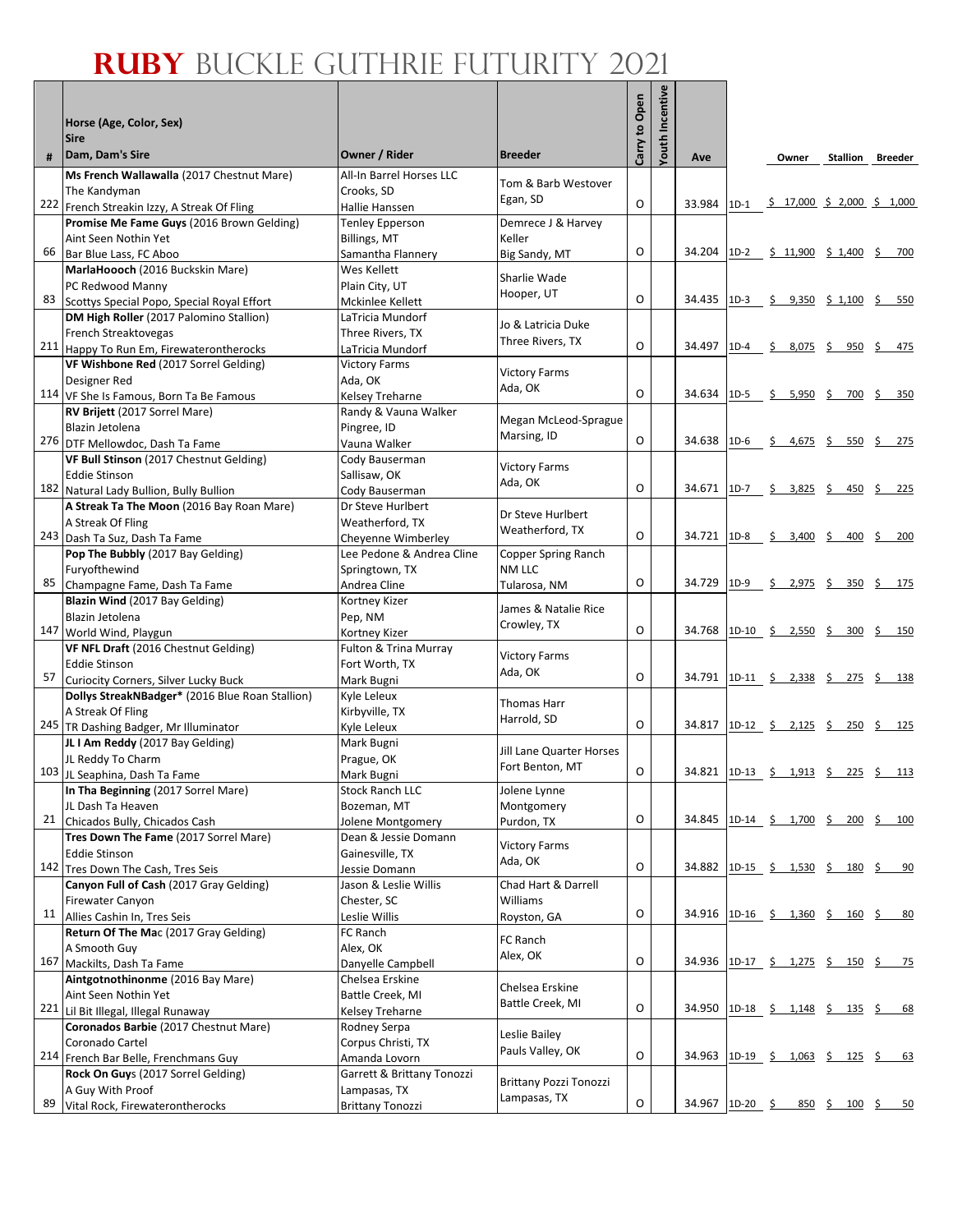| #   | Horse (Age, Color, Sex)<br><b>Sire</b><br>Dam, Dam's Sire                  | Owner / Rider                               | <b>Breeder</b>                | Carry to Open | Youth Incentive | Ave    |
|-----|----------------------------------------------------------------------------|---------------------------------------------|-------------------------------|---------------|-----------------|--------|
|     | Foxy Fiona (2016 Bay Mare)                                                 | Traci MacDonald                             |                               |               |                 |        |
|     | Shawne Bug Leo                                                             | Erskine, Alberta                            | Traci MacDonald               |               |                 |        |
|     | 242 Foxy Crime, Crimewave                                                  | Traci MacDonald                             | Erskine, Alberta              | O             |                 | 35.038 |
|     | MCM Mulberrys Fling (2017 Bay Roan Stallion)                               | Dunn Ranch                                  |                               |               |                 |        |
|     | A Streak Of Fling                                                          | Wynnewood, OK                               | Matt & Bendi Dunn             |               |                 |        |
| 157 | Mulberry Canyon Moon, Marthas Six Moons                                    | Jolene Montgomery                           | Bismark, MO                   | O             |                 | 35.042 |
|     | Hello Darling (2016 Palomino Mare)                                         | Tammy Bransom                               | Tammy Bransom                 |               |                 |        |
|     | Stoli                                                                      | Collinsville, TX                            | Collinsville, TX              |               |                 |        |
|     | 118 What Firewater, Fire Water Flit                                        | Ceri Ward                                   |                               | O             |                 | 35.048 |
|     | MTS Smoke N Design (2017 Black Stallion)                                   | Matthew C & Kelly McCauley                  | Flying H                      |               |                 |        |
|     | Slick By Design<br>181 Katys Smoke N Sita, Smoke N Sparks                  | Holton, KS<br>Ceri Ward                     | Drumright, OK                 | O             |                 | 35.089 |
|     | Intitled (2017 Sorrel Mare)                                                | Tankersley & Cameron                        |                               |               |                 |        |
|     | No Pressure On Me                                                          | Floresville, TX                             | John David Tice               |               |                 |        |
|     | 290 Jezzabell, Famous Bugs                                                 | James Barnes                                | Crossett, AR                  | O             |                 | 35.136 |
|     | M R Smashed N Vegas (2017 Bay Roan Stallion)                               | M R Performance Horses                      |                               |               |                 |        |
|     | French Streaktovegas                                                       | Bellville, TX                               | Jayme Robison                 |               |                 |        |
|     | 101 Jamaka Smash, Big Smash                                                | Jodee Miller                                | Magnolia, TX                  | O             |                 | 35.144 |
|     | Cfour Epicallie (2016 Sorrel Mare)                                         | Doug & Shannon Moody                        | Kelly & Ivy L Conrado         |               |                 |        |
|     | Epic Leader                                                                | Vernal, UT                                  | Box Elder, SD                 |               |                 |        |
|     | 156 Little Fancy Granny, Del Puerto Bill                                   | Kelly Conrado                               |                               | O             |                 | 35.149 |
|     | Lenas Smooth BF Tad (2016 Buckskin Mare)                                   | Deloris Adamson                             | Deloris Adamson               |               |                 |        |
|     | A Smooth Guy                                                               | Cody, NE                                    | Cody, NE                      |               |                 |        |
| 15  | Lenas Laststreaker, A Streak Of Fling                                      | Samantha Flannery                           |                               | O             |                 | 35.152 |
|     | VF Silver Design (2017 Gray Mare)                                          | <b>Victory Farms</b>                        | <b>Victory Farms</b>          |               |                 |        |
| 45  | Designer Red                                                               | Ada, OK                                     | Ada, OK                       | O             |                 | 35.186 |
|     | First To Perk, Dash For Perks<br>Ifiwasuidwannabeme 2 (2017 Buckskin Mare) | Kelsey Treharne<br>Lynn McKenzie            |                               |               |                 |        |
|     | Aint Seen Nothin Yet                                                       | Lindale, TX                                 | Lisa M Miladinovich           |               |                 |        |
| 5   | Bully Kate, Bully Bullion                                                  | Jennifer Burgess                            | Broken Bow, NE                |               |                 | 35.191 |
|     | A Dash Of Chocolate (2017 Chestnut Mare)                                   | Dean & Jessie Domann                        |                               |               |                 |        |
|     | The Red Dasher                                                             | Gainesville, TX                             | Dean & Jessie Domann          |               |                 |        |
| 96  | Betterthan Chocolate, Merridoc                                             | Jessie Domann                               | Gainesville, TX               | O             |                 | 35.191 |
|     | Fames Dashtovegas (2017 Chestnut Mare)                                     | Kylie Brueggeman                            | <b>Steve Minnick</b>          |               |                 |        |
|     | French Streaktovegas                                                       | Sikeston, MO                                | Mexico, MO                    |               |                 |        |
|     | 164 Stylus Intent, Stylus                                                  | Kylie Brueggeman                            |                               | O             |                 | 35.222 |
|     | VF Wheely Cool (2017 Sorrel Gelding)                                       | <b>Victory Farms</b>                        | <b>Victory Farms</b>          |               |                 |        |
| 80  | <b>Eddie Stinson</b>                                                       | Ada, OK                                     | Ada, OK                       | O             |                 | 35.226 |
|     | Wheely Quick, The Harder They Fall<br>Datil Daisy (2017 Sorrel Mare)       | Kelsey Treharne<br>Pete Oen                 |                               |               |                 |        |
|     | A Streak Of Fling                                                          | Ardmore, OK                                 | Dick Wellborn                 |               |                 |        |
|     | 201 DW Road Ta Fame, Smashing N Dashing                                    | Pete Oen                                    | Datil, NM                     | O             |                 | 35.230 |
|     | HR My Fame Is Epic (2016 Sorrel Gelding)                                   | <b>BAJ Living Trust</b>                     |                               |               |                 |        |
|     | Epic Leader                                                                | Scottsdale, AZ                              | Elizabeth S Hays              |               |                 |        |
|     | 131 Go Wilma Dash, Dash Ta Fame                                            | <b>Buffy Walchli</b>                        | Arcadia, LA                   | O             |                 | 35.260 |
|     | Famous George Speed (2016 Sorrel Gelding)                                  | Jim Bean                                    | Jim Bean                      |               |                 |        |
|     | UR One Famous Rebel                                                        | Fort Hancock, TX                            | Fort Hancock, TX              |               |                 |        |
|     | 252 Shuanas Speed, Winning Speed                                           | Jana Bean                                   |                               | O             |                 | 35.262 |
|     | Reelected (2017 Gray Mare)                                                 | Soft G, LLC                                 | Danyelle Campbell             |               |                 |        |
|     | Epic Leader                                                                | Guthrie, OK                                 | Millsap, TX                   | O             |                 | 35.262 |
|     | 254 Repete Fame, Dash Ta Fame                                              | Danyelle Campbell<br>Taylor & Rylee Shields | Copper Spring Ranch           |               |                 |        |
|     | Im Furious 123 (2017 Bay Mare)<br>Furyofthewind                            | Cochrane, Alberta                           | NM LLC                        |               |                 |        |
| 62  | Very Dashin 123, Dash Thru Traffic                                         | <b>Rylee Shields</b>                        | Tularosa, NM                  | O             |                 | 35.271 |
|     | Cadillac N (2016 Sorrel Gelding)                                           | Kortney Kizer                               |                               |               |                 |        |
|     | Blazin Jetolena                                                            | Pep, NM                                     | <b>Busby Quarterhorse LLC</b> |               |                 |        |
| 193 | Cadillacs N Karats, Whose Dat Bunny                                        | Kortney Kizer                               | Millsap, TX                   | O             |                 | 35.286 |
|     | Technicolourshotflash (2016 Sorrel Gelding)                                | Connie & Terry Ray                          |                               |               |                 |        |
|     | Technicolours                                                              | Heavener, OK                                | Connie & Terry Ray            |               |                 |        |
| 109 | Bullys Top Bar, Bully Bullion                                              | Jodi Ray                                    | Heavener, OK                  | O             |                 | 35.298 |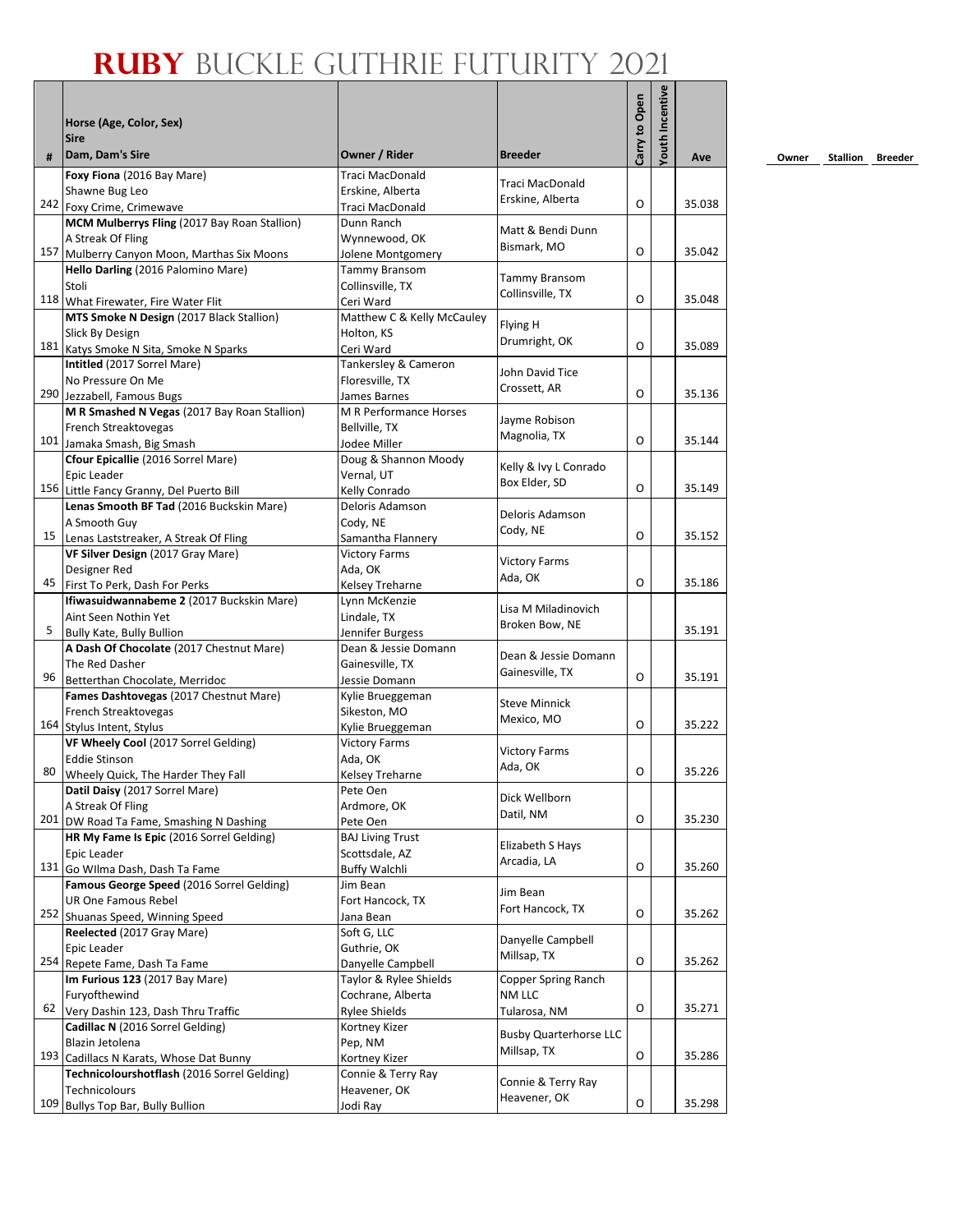| #  | Horse (Age, Color, Sex)<br><b>Sire</b><br>Dam, Dam's Sire                      | Owner / Rider                           | <b>Breeder</b>                         | Carry to Open | <b>Youth Incentive</b> | Ave         |        | Owner                                                            | Stallion | Breeder |
|----|--------------------------------------------------------------------------------|-----------------------------------------|----------------------------------------|---------------|------------------------|-------------|--------|------------------------------------------------------------------|----------|---------|
|    |                                                                                |                                         |                                        |               |                        |             |        |                                                                  |          |         |
|    | Jess Seis So (2017 Chestnut Mare)<br>French Streakin Jess                      | Lee & Hallie Hanssen                    | Thomas Ford Jacobs                     |               |                        |             |        |                                                                  |          |         |
| 50 | Tres Movidas, Tres Seis                                                        | Hermosa, SD                             | Pritchett, CO                          | O             |                        | 35.299      |        |                                                                  |          |         |
|    | Jesse Famous Fling (2016 Sorrel Mare)                                          | Hallie Hanssen<br>Bill & Cheryl Kennedy |                                        |               |                        |             |        |                                                                  |          |         |
|    | A Streak Of Fling                                                              | Bennett, CO                             | Bill & Cheryl Kennedy                  |               |                        |             |        |                                                                  |          |         |
|    | 119 Jesse Famous Girl, Jesse James Jr                                          | Andre Coelho                            | Bennett, CO                            | O             |                        | 35.326      |        |                                                                  |          |         |
|    | Boons French Angel (2017 Brown Mare)                                           | Chad & Jen Hawkins                      |                                        |               |                        |             |        |                                                                  |          |         |
|    | Streakin Boon Dox                                                              | Lamar, CO                               | Joe & Carla Spitz                      |               |                        |             |        |                                                                  |          |         |
|    | 127 Lil French Angel, PC Frenchmans Hayday                                     | Ashley Schafer                          | Lamar, CO                              | O             |                        | 35.337      |        |                                                                  |          |         |
|    | Vamanos (2017 Gray Gelding)                                                    | Tim Menzel                              | Bobby D Cox                            |               |                        |             |        |                                                                  |          |         |
|    | Freighttrain B                                                                 | Sun Prarie, WI                          | Fort Worth, TX                         |               |                        |             |        |                                                                  |          |         |
|    | 159 Shesas First Ratify, First Down Dash                                       | Carina Morris                           |                                        | O             |                        | 35.356      |        |                                                                  |          |         |
|    | Winners World (2016 Brown Mare)                                                | Ellen Mitchell                          | Ellen Mitchell                         |               |                        |             |        |                                                                  |          |         |
|    | <b>Winners Version</b>                                                         | Midland, TX                             | Midland, TX                            |               |                        |             |        |                                                                  |          |         |
|    | 102 Streakin Task, Uno Streakin                                                | Kortney Kizer                           |                                        |               |                        | 35.365      |        |                                                                  |          |         |
|    | Peachy And Juicy (2016 Palomino Mare)                                          | Quad Boenker                            | Heath Boucher                          |               |                        |             |        |                                                                  |          |         |
|    | Blazin Jetolena                                                                | Weatherford, TX                         | Galion, OH                             | O             |                        | 35.368      |        |                                                                  |          |         |
|    | 43 SX Frenchmans Peach, Frenchmans Guy                                         | Andrea Cline                            |                                        |               |                        |             |        |                                                                  |          |         |
|    | Eye Of The Storm (2017 Sorrel Mare)                                            | James Moran                             | <b>Michael Carlton</b>                 |               |                        |             |        |                                                                  |          |         |
|    | Furyofthewind<br>292 Raspberry Jewel, Streakin Jewel                           | Shepherd, TX<br>Kasey Moran             | Livingston, LA                         | O             |                        | 35.368      |        |                                                                  |          |         |
|    | Rivonsfruitytutifigg (2017 Brown Gelding)                                      | Kissmyfairytale Inc                     |                                        |               |                        |             |        |                                                                  |          |         |
|    | Streakin Boon Dox                                                              | Azle, TX                                | Kissmyfairytale Inc                    |               |                        |             |        |                                                                  |          |         |
|    | 268 Rivons Toggle Annie, Rare Bar                                              | Sierra Shields                          | Azle, TX                               | O             |                        | 35.371      |        |                                                                  |          |         |
|    | Smoothmove Ta Heaven (2016 Sorrel Mare)                                        | Clay & Roxie Tew                        |                                        |               |                        |             |        |                                                                  |          |         |
|    | JL Dash Ta Heaven                                                              | Lipan, TX                               | Jud Little                             |               |                        |             |        |                                                                  |          |         |
|    | 228 Smooth My Credit, Cash Not Credit                                          | Jimmie Smith                            | Ardmore, OK                            | O             |                        | 35.375      |        |                                                                  |          |         |
|    | RR Lead Me On (2017 Gray Mare)                                                 | Robin Weaver                            | Robin Weaver                           |               |                        |             |        |                                                                  |          |         |
|    | Epic Leader                                                                    | Mahaffey, PA                            | Mahaffey, PA                           |               |                        |             |        |                                                                  |          |         |
|    | 186 KN Fabs Mist Of Fame, Frenchmans Fabulous                                  | Kassie Mowry                            |                                        | O             |                        | 35.378      |        |                                                                  |          |         |
|    | Uno No Fury (2017 Bay Gelding)                                                 | Jason & Leslie Willis                   | Copper Spring Ranch                    |               |                        |             |        |                                                                  |          |         |
|    | Furyofthewind                                                                  | Chester, SC                             | NM LLC                                 |               |                        |             |        |                                                                  |          |         |
|    | 58 Dashing Uno, Dashin Is Easy                                                 | Leslie Willis                           | Tularosa, NM                           | 0             |                        | 35.386      |        |                                                                  |          |         |
|    | VF Coup De Grace (2017 Bay Mare)                                               | Jennifer McGraw                         | <b>Victory Farms</b>                   |               |                        |             |        |                                                                  |          |         |
|    | <b>Eddie Stinson</b><br>246 VF Coup De Ville, Burrs First Down                 | Ocala, FL<br>Rylee Elliot-Howell        | Ada, OK                                | O             |                        | 35.422      |        |                                                                  |          |         |
|    | Bullazin For Perks (2017 Black Stallion)                                       | <b>Derrick Darling</b>                  |                                        |               |                        |             |        |                                                                  |          |         |
|    | Blazin Jetolena                                                                | Lamont, OK                              | <b>Derrick Darling</b>                 |               |                        |             |        |                                                                  |          |         |
|    | 12 Dash To Honor, Bully Bullion                                                | Pete Oen                                | Lamont, OK                             | O             |                        | 35.472      |        |                                                                  |          |         |
|    | Pressure Ta Streak (2016 Sorrel Gelding)                                       | Sierra Melby                            | Shannon Renee                          |               |                        |             |        |                                                                  |          |         |
|    | No Pressure On Me                                                              | Wilson, OK                              | Akerstrom                              |               |                        |             |        |                                                                  |          |         |
|    | 166 Streakin First Fame, A Streak Of Fling                                     | Sierra Melby                            | Potter Valley, CA                      | O             |                        | 35.472      |        |                                                                  |          |         |
|    | Slick A Lena (2016 Bay Mare)                                                   | Nathan & Kylie Bowles                   | Nathan & Kylie Bowles                  |               |                        |             |        |                                                                  |          |         |
|    | Slick By Design                                                                | Gainesville, TX                         | Gainesville, TX                        |               |                        |             |        |                                                                  |          |         |
|    | 78 Short Okie Lena, Okies Kickoff Return                                       | <b>Kylie Bowles</b>                     |                                        | O             |                        | 35.489      | $2D-1$ | $\frac{5}{2}$ 7,650 $\frac{5}{2}$ 900 $\frac{5}{2}$ 450          |          |         |
|    | VF Mistys Liaison (2017 Gray Mare)                                             | <b>Marcus McCrary</b>                   | <b>Victory Farms</b>                   |               |                        |             |        |                                                                  |          |         |
|    | Sixes Liason                                                                   | Fort Worth, TX                          | Ada, OK                                |               |                        |             |        |                                                                  |          |         |
|    | 257 BN Misty Moon, Steppin For The Moon<br>HR Heavens Haze (2017 Bay Stallion) | Chris Martin<br>Kendall Pearse          |                                        | O             |                        | 35.500      | $2D-2$ | $\frac{2}{5}$ 5,100 \$ 600                                       |          | \$300   |
|    | JL Dash Ta Heaven                                                              | Valley View, TX                         | Thomas M O'Neal                        |               |                        |             |        |                                                                  |          |         |
|    | 264 French Bouquet, Frenchmans Guy                                             | Jessica Morris                          | Choudrant, LA                          | O             |                        | 35.506      | $2D-3$ | $\frac{5}{2}$ 3,315 $\frac{5}{2}$ 390 $\frac{5}{2}$ 195          |          |         |
|    | Marthas Slick Moons (2016 Brown Stallion)                                      | Jordyn Shetzline                        |                                        |               |                        |             |        |                                                                  |          |         |
|    | Slick By Design                                                                | Marland, OK                             | Ronna Smelser                          |               |                        |             |        |                                                                  |          |         |
|    | 87 Six Moons Fashion, Marthas Six Moons                                        | Lauren Strough                          | Prague, OK                             | O             |                        | 35.579      | $2D-4$ | $\frac{2}{5}$ 2,550 $\frac{2}{5}$ 300 $\frac{2}{5}$ 150          |          |         |
|    | Special For Tres PZ (2017 Bay Mare)                                            | Joao Ferraz Leao                        |                                        |               |                        |             |        |                                                                  |          |         |
|    | <b>Tres Seis</b>                                                               | Weatherford, TX                         | <b>Blessed River LTD</b><br>Frisco, TX |               |                        |             |        |                                                                  |          |         |
|    | 98 Special Copauino, Strawfly Special                                          | Joao Leo                                |                                        | O             |                        | 35.584      | $2D-5$ | $\underline{\S}$ 1,785 $\underline{\S}$ 210 $\underline{\S}$ 105 |          |         |
|    | Streakin Lil Perks (2017 Brown Roan Mare)                                      | Tricia Aldridge                         | Don & Tracy McManus                    |               |                        |             |        |                                                                  |          |         |
|    | Streakin Lil Wayne                                                             | Sanger, TX                              | Lone Grove, OK                         |               |                        |             |        |                                                                  |          |         |
|    | 110 R Cash Master, Perks Master                                                | Tricia Aldridge                         |                                        | $\mathsf O$   |                        | 35.599 2D-6 |        | $\frac{2}{5}$ 1,530 $\frac{2}{5}$ 180 $\frac{2}{5}$ 90           |          |         |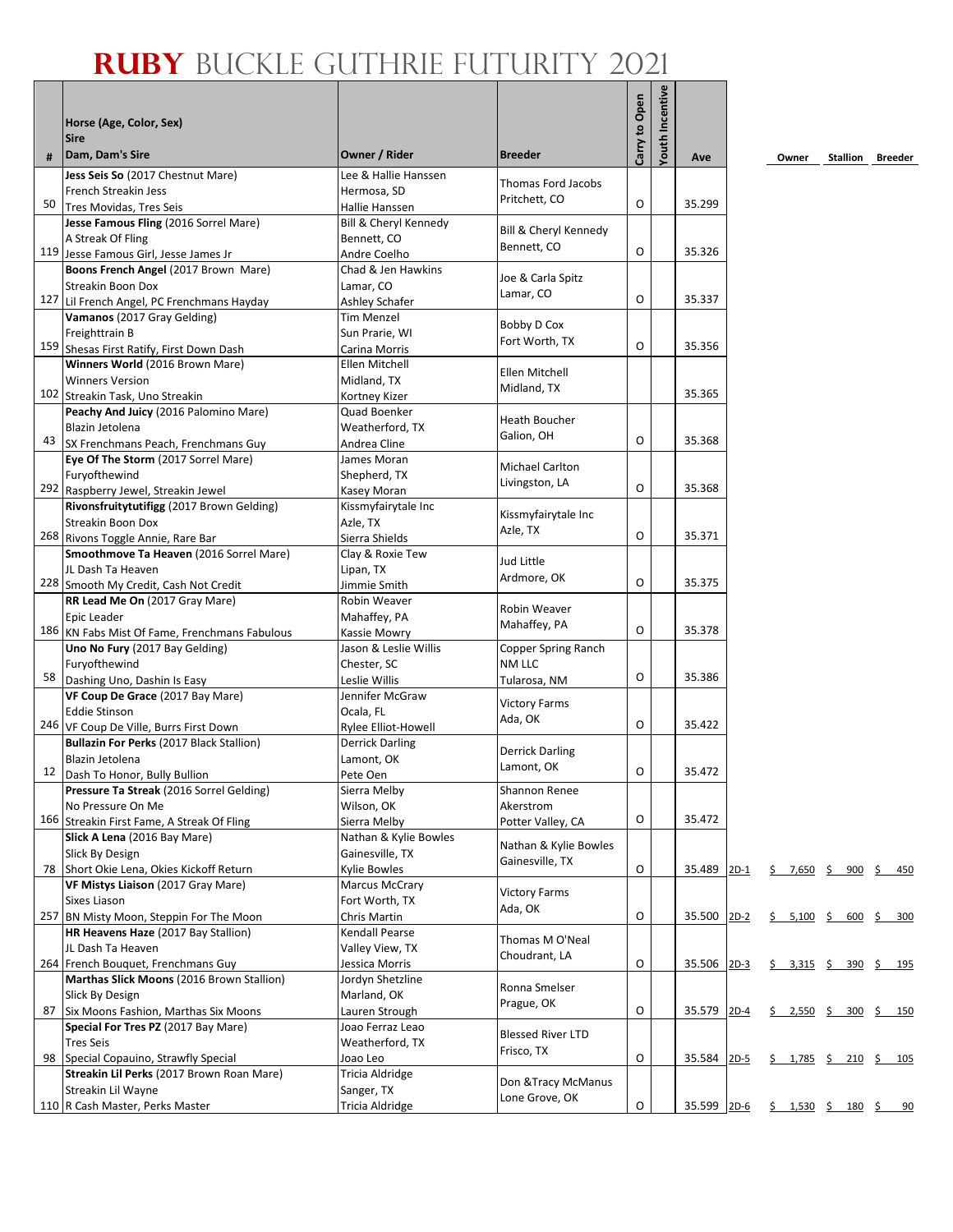٦

|     | Horse (Age, Color, Sex)<br><b>Sire</b>                                            |                                          |                                      | Carry to Open | Youth Incentive |        |            |                          |    |                               |
|-----|-----------------------------------------------------------------------------------|------------------------------------------|--------------------------------------|---------------|-----------------|--------|------------|--------------------------|----|-------------------------------|
| #   | Dam, Dam's Sire                                                                   | Owner / Rider                            | <b>Breeder</b>                       |               |                 | Ave    |            | Owner                    |    | <b>Stallion Breeder</b>       |
|     | First Ladys Fling (2017 Sorrel Mare)                                              | Laura Kennedy                            | <b>Busby Quarterhorse LLC</b>        |               |                 |        |            |                          |    |                               |
|     | A Streak Of Fling                                                                 | Quitman, AR                              | Millsap, TX                          |               |                 |        |            |                          |    |                               |
|     | 162 GL Famous First Lady, Dash Ta Fame                                            | Laura Kennedy                            |                                      | O             |                 | 35.605 | $2D-7$     | \$ 1,275 \$ 150 \$ 75    |    |                               |
|     | VF Born Ta Be Wild (2016 Sorrel Gelding)<br>Born Ta Be Famous                     | Brian & Jodi Edwards<br>Jackson, WY      | <b>Victory Farms</b>                 |               |                 |        |            |                          |    |                               |
|     | 70 VF Candy Money, On The Money Red                                               | Jodi Edwards                             | Ada, OK                              | O             |                 | 35.618 | $2D-8$     | $$1,020 \t$ 120 \t$$     |    | - 60                          |
|     | Dashing Nonstop (2016 Sorrel Mare)                                                | Setting Sun Ranch                        |                                      |               |                 |        |            |                          |    |                               |
|     | Dashin Dynamo                                                                     | Nephi, UT                                | Amanda Hardee                        |               |                 |        |            |                          |    |                               |
|     | 177 Firen Nonstop, Firem Jet                                                      | Hailey Humphrey                          | Pollok, TX                           | O             |                 | 35.628 | $2D-9$     | $765 \frac{5}{5}$<br>\$. | 90 | -S<br><u>45</u>               |
|     | KVS Firewaternheaven (2017 Sorrel Gelding)                                        | Kurt Vonn Stone                          | Kurt Vonn Stone                      |               |                 |        |            |                          |    |                               |
|     | JL Dash Ta Heaven                                                                 | Lebanon, TN                              | Lebanon, TN                          |               |                 |        |            |                          |    |                               |
|     | 209 Jessie Firewater, Fire Water Flit                                             | Sierra Waldrep                           |                                      | $\circ$       |                 | 35.635 | $2D-10$ \$ | $510 \quad $$            |    | $\frac{60}{5}$ $\frac{5}{20}$ |
|     | Tex Walka (2017 Bay Gelding)                                                      | Lyndee Stairs                            | Doug Brown & Tim                     |               |                 |        |            |                          |    |                               |
|     | Slick By Design<br>41 Rene To Run, Rene Dan Jet                                   | Hanford, CA                              | Parker<br>Paso Robles, CA            | O             |                 | 35.644 |            |                          |    |                               |
|     | Perki (2017 Sorrel Mare)                                                          | Lyndee Stairs<br>Kagan Davis             |                                      |               |                 |        |            |                          |    |                               |
|     | <b>Blame The Fame</b>                                                             | Purcell, OK                              | Chris Burnette                       |               |                 |        |            |                          |    |                               |
|     | 123 Perks Golden Gal, Dash For Perks                                              | Kagan Davis                              | Tell City, IN                        |               |                 | 35.705 |            |                          |    |                               |
|     | This Girl Can Dance (2016 Palomino Mare)                                          | Jeff & Eva Marie Hepper                  |                                      |               |                 |        |            |                          |    |                               |
|     | Frenchmans Guy                                                                    | Keene, ND                                | Jeff & Eva Marie Hepper<br>Keene, ND |               |                 |        |            |                          |    |                               |
| 295 | This Perks Can Dance                                                              | Abby Hepper                              |                                      |               |                 | 35.747 |            |                          |    |                               |
|     | Blazin Hot Chick (2016 Sorrel Mare)                                               | Garett & Jenna Dana                      | Steven & Lori Janssen                |               |                 |        |            |                          |    |                               |
|     | Blazin Jetolena                                                                   | Nipomo, CA                               | Austin, MN                           | $\circ$       |                 |        |            |                          |    |                               |
|     | 275 Hot Playboy Chick, Hot Dasher                                                 | Lindsey McLeod                           |                                      |               |                 | 35.756 |            |                          |    |                               |
|     | Aflingwithfreckles (2016 Sorrel Stallion)<br>A Streak Of Fling                    | Sierra Melby<br>Wilson, OK               | Suzanne<br>Hill/Southwestern Farms   |               |                 |        |            |                          |    |                               |
| 16  | Justa Redhotfreckles, Just A Freckles                                             | Sierra Melby                             | Kirbyville, TX                       | $\circ$       |                 | 35.780 |            |                          |    |                               |
|     | Hez Jettin Ta Fame (2016 Bay Gelding)                                             | Jordon Briggs                            |                                      |               |                 |        |            |                          |    |                               |
|     | Blazin Jetolena                                                                   | Chilton, TX                              | Jimi Lou Woodard                     |               |                 |        |            |                          |    |                               |
|     | 143 Ta Wonder, Dash Ta Fame                                                       | Jordan Briggs                            | Decatur, TX                          | $\circ$       |                 | 35.801 |            |                          |    |                               |
|     | JL I Luvcheapthrills (2017 Sorrel Mare)                                           | Dorminy Plantation                       | Jill Lane Quarter Horses             |               |                 |        |            |                          |    |                               |
|     | JL Sirocco                                                                        | Fitzgerald, GA                           | Fort Benton, MT                      |               |                 |        |            |                          |    |                               |
| 40  | Miss Twist Bug, Shawne Bug                                                        | Chelsea Bartlett                         |                                      | $\circ$       |                 | 35.825 |            |                          |    |                               |
|     | Money Beea Blazin (2016 Sorrel Mare)                                              | Karl Yurko DVM                           | Karl Yurko DVM                       |               |                 |        |            |                          |    |                               |
|     | Blazin Jetolena<br>200 Beea Stash Of Money, The Money Doctor                      | Wheeling, WV<br>Ryann Pedone             | Wheeling, WV                         | $\circ$       |                 | 35.845 |            |                          |    |                               |
|     | Buckstreakin Naked (2016 Buckskin Gelding)                                        | Hank & Stephanie Williams                |                                      |               |                 |        |            |                          |    |                               |
|     | A Streak Of Fling                                                                 | Norwood, CO                              | Leslie Bailey                        |               |                 |        |            |                          |    |                               |
| 75  | French Bar Belle, Frenchmans Guy                                                  | Harlie Zehnder                           | Pauls Valley, OK                     | O             |                 | 35.859 |            |                          |    |                               |
|     | Ethan Edwards (2017 Sorrel Gelding)                                               | Roy Gene Evans                           | Roy Gene Evans                       |               |                 |        |            |                          |    |                               |
|     | Rockin W                                                                          | Dallas, TX                               | Dallas, TX                           |               |                 |        |            |                          |    |                               |
| 260 | Seven Wives, Playin Stylish                                                       | Morgan Anderson                          |                                      | O             |                 | 35.864 |            |                          |    |                               |
|     | Doubledownonthisguy (2016 Palomino Gelding)                                       | Roger & Margaret Jones                   | Margaret Jones                       |               |                 |        |            |                          |    |                               |
| 30  | Frenchmans Guy<br>Kwynns Dash, Dash Ta Fame                                       | Farson, WY                               | Farson, WY                           | О             |                 | 35.881 |            |                          |    |                               |
|     | MR Streakininmythird (2017 Gelding)                                               | Margaret Jones<br>M R Performance Horses |                                      |               |                 |        |            |                          |    |                               |
|     | French Streaktovegas                                                              | Bellville, TX                            | Jayme Robinson                       |               |                 |        |            |                          |    |                               |
|     | 293 Texas Tee Bird, Iron Bird                                                     | Jacee Miller                             |                                      | O             |                 | 35.921 |            |                          |    |                               |
|     | SR Royalstolimartini (2016 Gray Mare)                                             | Sabra O'Quinn                            | Bruce & Connie                       |               |                 |        |            |                          |    |                               |
|     | Stoli                                                                             | Ocala, FL                                | Vansickle                            |               |                 |        |            |                          |    |                               |
| 36  | LK Crown Royal, Sun Frost                                                         | Sabra O'Quinn                            | Adamsville, OH                       | O             |                 | 35.950 |            |                          |    |                               |
|     | Fiftyshadesofblonde (2017 Palomino Mare)                                          | Jay & Bobbie Rogers                      | <b>Bobbie Rogers</b>                 |               |                 |        |            |                          |    |                               |
|     | <b>Traffic Guy</b>                                                                | El Campo, TX                             | El Campo, TX                         |               |                 |        |            |                          |    |                               |
|     | 138 Party Pony, Tamu Nu Rey Jay                                                   | Janet Staton                             |                                      | O             |                 | 35.954 |            |                          |    |                               |
|     | Six Frosted Freckles (2017 Bay Roan Mare)                                         | Debbie Cummings                          | Reginald E Morris                    |               |                 |        |            |                          |    |                               |
| 7   | French Streaktovegas                                                              | Plantersville, TX                        | Plantersville, TX                    | $\circ$       |                 | 35.959 |            |                          |    |                               |
|     | Tuff Turnin Freckle, A Freckle Legacy<br>No Coolin This Jet (2016 Sorrel Gelding) | Jodee Miller<br>Ivy Hurst                |                                      |               |                 |        |            |                          |    |                               |
|     | Blazin Jetolena                                                                   | Springer, OK                             | <b>Busby Quarterhorse LLC</b>        |               |                 |        |            |                          |    |                               |
|     | 210 Little Bit Superior, Dash Ta Fame                                             | Danyelle Campbell                        | Millsap, TX                          | O             |                 | 35.966 |            |                          |    |                               |
|     |                                                                                   |                                          |                                      |               |                 |        |            |                          |    |                               |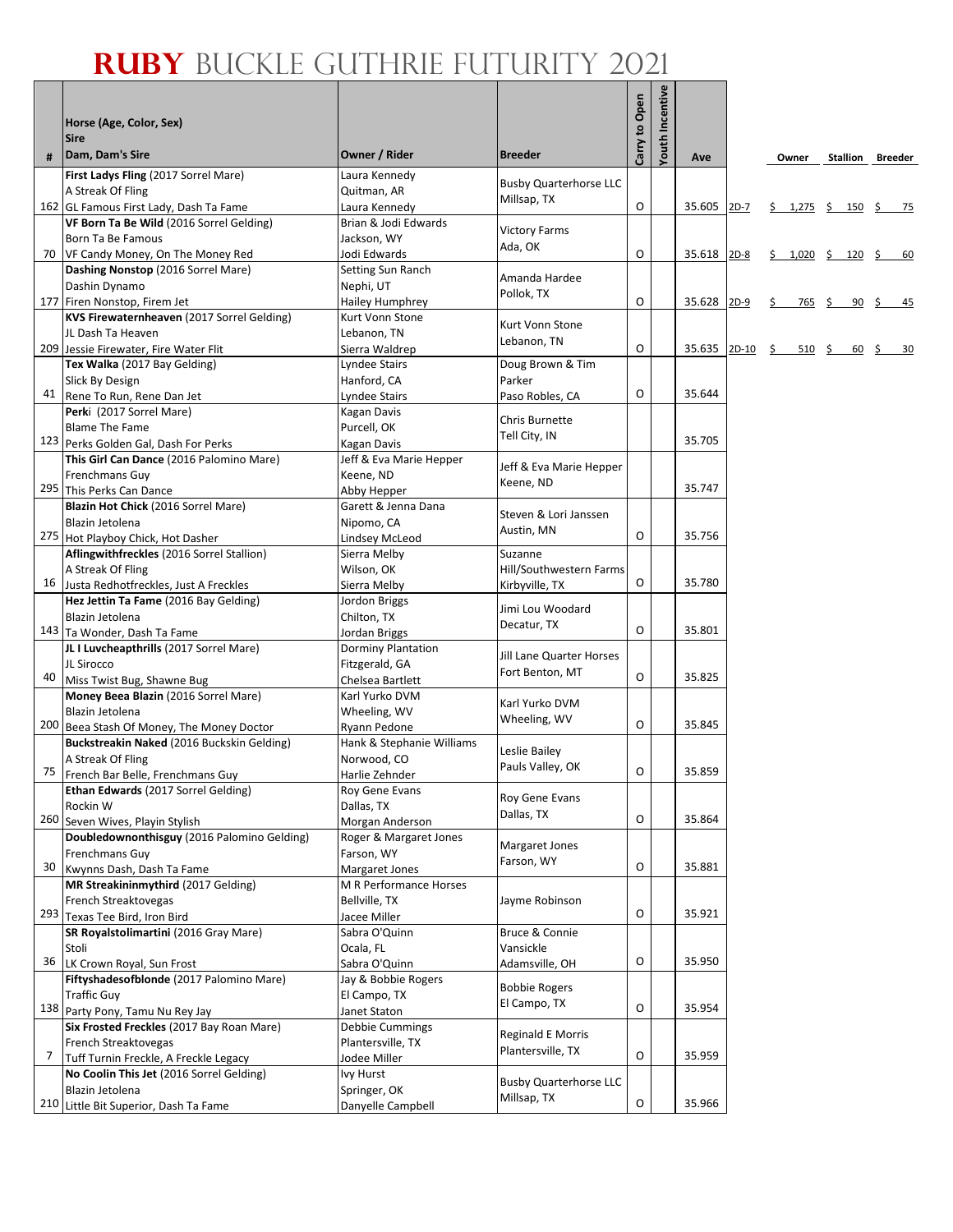|    | Horse (Age, Color, Sex)<br><b>Sire</b>                              |                                       |                                  | Carry to Open | Youth Incentive |        |
|----|---------------------------------------------------------------------|---------------------------------------|----------------------------------|---------------|-----------------|--------|
| #  | Dam, Dam's Sire                                                     | Owner / Rider                         | <b>Breeder</b>                   |               |                 | Ave    |
|    | Heza Swift Spyder (2016 Sorrel Gelding)                             | Brad or Karly Knight                  | Clay Peck                        |               |                 |        |
|    | The Goodbye Lane                                                    | Roosevelt. UT                         | Lehi, UT                         | O             |                 | 35.981 |
|    | 250 Coops Glory, BF Heza Hot Shot                                   | <b>Stacy Glause</b>                   |                                  |               |                 |        |
|    | Jawanadance N Vegas (2016 Bay Roan Mare)<br>French Streaktovegas    | Shyann Lucas<br>Morristown. AZ        | Jim & Kathy Lucas                |               |                 |        |
|    | 141 Jawanadance, Cashin Man                                         | Shyann Lucas                          | Jackson, WY                      | O             |                 | 35.982 |
|    | Ruby Rubacuori (2017 Red Roan Mare)                                 | Jody & Tracy Henderson                |                                  |               |                 |        |
|    | A Dash Ta Streak                                                    | Alvarado, TX                          | Jody & Tracy Henderson           |               |                 |        |
|    | 248 War Lena Kitty, War Lena Bars                                   | Ryann Pedone                          | Alvarado, TX                     | O             |                 | 36.002 |
|    | Justa Dash Of Eddie (2017 Gray Mare)                                | Kelly Mancinelli (Lear)               | Bear Creek Quarter               |               |                 |        |
|    | <b>Eddie Stinson</b>                                                | Cleburne, TX                          | Horses                           |               |                 |        |
|    | 205 First To Perk, Dash For Perks                                   | Kelly Mancinelli                      | Bienville, LA                    | O             |                 | 36.003 |
|    | One Slick Darlin (2016 Black Mare)                                  | Larry Reynolds                        | Bashaw & Fischer                 |               |                 |        |
|    | Slick By Design<br>76 Yes Darlin, Okey Dokey Dale                   | Collinsville, TX                      | Ledbetter, TX                    | O             |                 | 36.015 |
|    | Miss Edy Stinson (2017 Bay Mare)                                    | Ryan Reynolds<br><b>Brad Lieblong</b> |                                  |               |                 |        |
|    | <b>Eddie Stinson</b>                                                | Jonesboro, AR                         | Michael T Samples                |               |                 |        |
| 93 | <b>Enticingly Fast, Scrutinizer</b>                                 | <b>Dustin Angelle</b>                 | Abilene, KS                      | O             |                 | 36.015 |
|    | Cheep Thrills (2016 Red Dunn Mare)                                  | Lazy Ear Performance Horses           | Lazy Ear Performance             |               |                 |        |
|    | A Streak Of Fling                                                   | Clearwater, MN                        | Horses                           |               |                 |        |
| 27 | Shes Playin For Chex, Cowboy Medley                                 | Erin Bayer                            | Clearwater, MN                   | O             |                 | 36.036 |
|    | Tres French Kiss (2017 Buckskin Mare)                               | Shelly Shields                        | <b>Winning Quarters LLC</b>      |               |                 |        |
|    | <b>Tres Fortunes</b>                                                | Burneyville, OK                       | Cochrane, Alberta                |               |                 |        |
|    | 206 JHB Gold Jet, Frenchmans Gold Guy                               | <b>Shelly Shields</b>                 |                                  | $\Omega$      |                 | 36.044 |
|    | Pipers Design (2016 Bay Gelding)                                    | Radley or Ashley Day                  | Radley or Ashley Day             |               |                 |        |
| 84 | Slick By Design                                                     | Volborg, MT                           | Volborg, MT                      | O             |                 | 36.103 |
|    | Bucks For Bullet, Frenchmans Bullet                                 | Ashley Day<br>Nickelbar Ranch LLC     |                                  |               |                 |        |
|    | Pyromaniak (2017 Gray Gelding)<br>Shawne Bug Leo                    | San Angelo, TX                        | Nickelbar Ranch LLC              |               |                 |        |
|    | 136 Start The Fire, Desirio                                         | Dustin Angelle                        | San Angelo, TX                   | O             |                 | 36.115 |
|    | PM Shy Streakin Edna (2017 Sorrel Mare)                             | Adrian Bolin                          |                                  |               |                 |        |
|    | <b>Eddie Stinson</b>                                                | Sallisaw, OK                          | Paula M Russell                  |               |                 |        |
|    | 213 Bashful Bombshell, Letta Hank Do It                             | Adrian Bolin                          | Howe, OK                         |               |                 | 36.134 |
|    | Cowboyz Gunsmoke (2017 Buckskin Gelding)                            | Eylsia Huber                          | Bill & Debbie Myers              |               |                 |        |
|    | <b>Cowboys Cartel</b>                                               | Glendive, MT                          | Saint Onge, SD                   |               |                 |        |
|    | 229 Shez The One Guys, Frenchmans Guy                               | Tasha Welsh                           |                                  | O             |                 | 36.176 |
|    | UX Swayzi Stinson (2017 Chestnut Mare)                              | Marlin & Jinx Maude                   | Marlin & Jinx Maude              |               |                 |        |
|    | <b>Eddie Stinson</b><br>273 UX Frenchmans Kimmie, Frenchmans Guy    | Hermosa, SD<br>Hallie Hanssen         | Hermosa, SD                      | O             |                 | 36.180 |
|    | Look What Dyna Did (2017 Sorrel Mare)                               | Mary Ogle                             |                                  |               |                 |        |
|    | JL Dash Ta Heaven                                                   | Kinta, OK                             | <b>Benette Barrington Little</b> |               |                 |        |
|    | 160 My Talented Chick, Flaming Talent                               | Mary Ogle                             | Springer, OK                     |               |                 | 36.188 |
|    | MCM Rocket Man (2017 Gray Gelding)                                  | Jason Martin & Charlie Cole           | Matt Dunn                        |               |                 |        |
|    | <b>BHR Frenchies Socks</b>                                          | Pilot Point, TX                       | Bismarck, MO                     |               |                 |        |
|    | 140 Mulberry Canyon Moon, Marthas Six Moons                         | Caroline Boucher                      |                                  | O             |                 | 36.196 |
|    | PG Designed To Fire (2017 Chestnut Mare)                            | Nancy Leach                           | Paige A Greenwell                |               |                 |        |
| 42 | Slick By Design                                                     | Okeechobee, FL                        | Alva, FL                         | O             |                 | 36.199 |
|    | Fired By Cash, Cash Not Credit<br>Getcha Some Pie (2017 Brown Mare) | Taylor Jacob                          |                                  |               |                 |        |
|    | Furyofthewind                                                       | Tricia Aldridge<br>Sanger, TX         | Copper Spring Ranch<br>NM LLC    |               |                 |        |
| 17 | Pies Best Punkin, Pie In The Sky                                    | <b>Tricia Aldridge</b>                | Tularosa, NM                     | O             |                 | 36.228 |
|    | French Stinson (2017 Sorrel Gelding)                                | Scamper Cole                          |                                  |               |                 |        |
|    | <b>Eddie Stinson</b>                                                | Granbury, TX                          | Molly Powell                     |               |                 |        |
|    | 208 Disco Bling, Frenchmans Guy                                     | <b>Scamper Cole</b>                   | Stephenville, TX                 |               |                 | 36.294 |
|    | The Maze Runner (2017 Sorrel Gelding)                               | Josefina Barbero                      | Brittany Pozzi Tonozzi           |               |                 |        |
|    | Be A Magnolia Runner                                                | Eugene, OR                            | Lampasas, TX                     |               |                 |        |
| 47 | Kisskiss Bangbang, Dash Ta Fame                                     | <b>Brittany Tonozzi</b>               |                                  | O             |                 | 36.323 |
|    | BullyzDashOfDynamite (2016 Gray Gelding)                            | Kylie Kaylor                          | Rebecca Shaginaw-                |               |                 |        |
| 74 | Dashin Dynamo                                                       | Crowheart, WY                         | <b>Brewster</b>                  |               |                 | 36.352 |
|    | Rear Drive, Bully Bullion                                           | Kylie Kaylor                          | Fort Cobb, OK                    | o             |                 |        |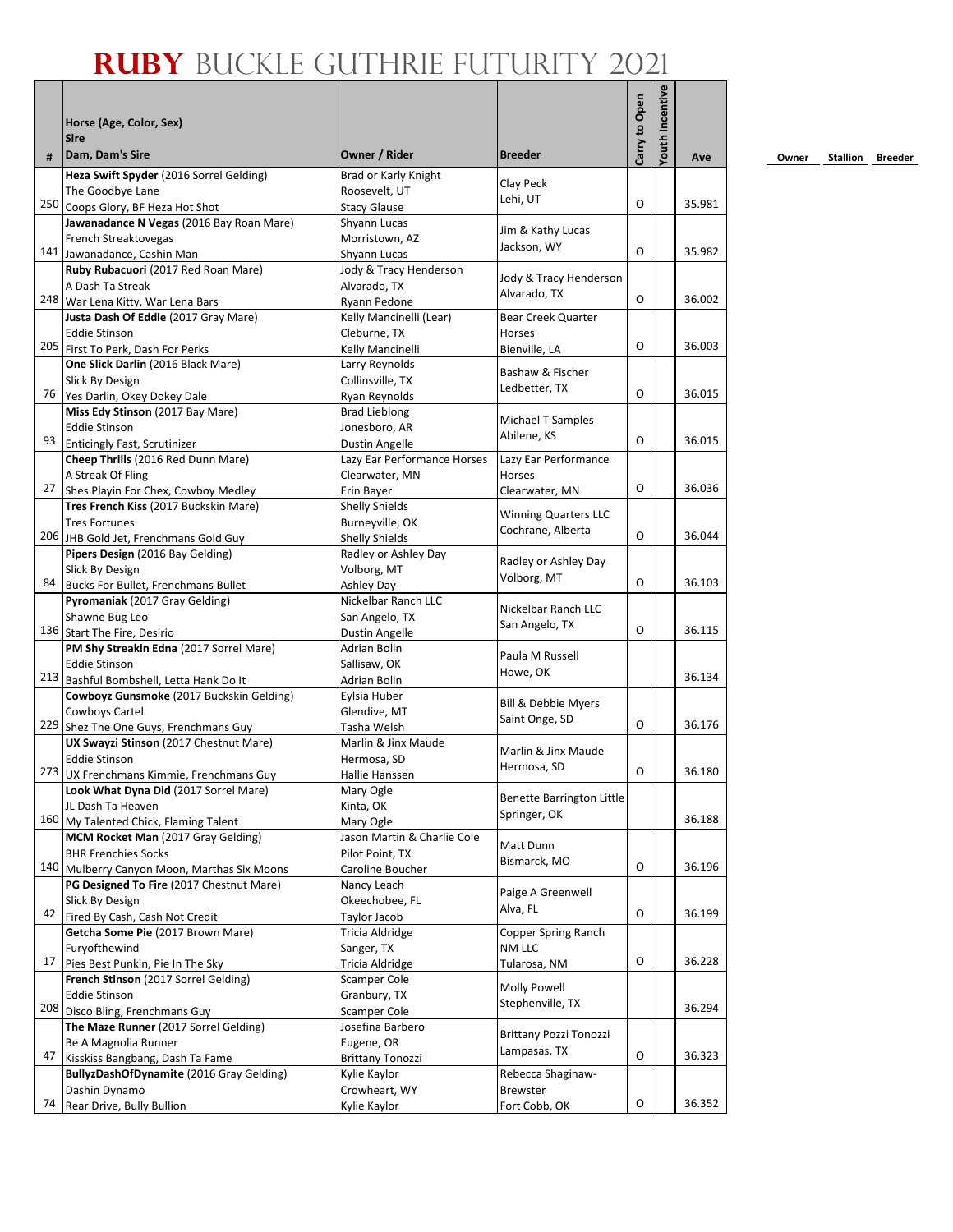|    | Horse (Age, Color, Sex)<br><b>Sire</b>                                          |                                               |                                | Carry to Open | Youth Incentive |        |
|----|---------------------------------------------------------------------------------|-----------------------------------------------|--------------------------------|---------------|-----------------|--------|
| #  | Dam, Dam's Sire                                                                 | Owner / Rider                                 | <b>Breeder</b>                 |               |                 | Ave    |
|    | Star N Blazin Fame (2017 Sorrel Mare)                                           | Dave & Lori Zabel                             | Jeff & Teresa Deason           |               |                 |        |
|    | Blazin Jetolena                                                                 | Horace, ND                                    | Cresson, TX                    | O             |                 |        |
|    | 236 Noshameinmyfame, Dash Ta Fame                                               | Molli Montgomery                              |                                |               |                 | 36.411 |
|    | Kool Rocketman (2017 Sorrel Gelding)<br><b>Valiant Hero</b>                     | Scott & Tiffeny Accomazzo<br>Stephenville, TX | <b>Brenda Reiswig</b>          |               |                 |        |
|    | 104 One Kool Wagon, PYC Paint Your Wagon                                        | Rvann Pedone                                  | Bismark, ND                    | O             |                 | 36.413 |
|    | Eddie Got The Money (2016 Sorrel Mare)                                          | <b>Tara Rafftery</b>                          |                                |               |                 |        |
|    | <b>Eddie Stinson</b>                                                            | Stanchfield, MN                               | Wagenknecht Stables            |               |                 |        |
|    | 31 The Moneys Done Gone, On The Money Red                                       | <b>Emily Rafftery</b>                         | Smithton, MO                   | O             | Y               | 36.426 |
|    | Buck L Bunny (2016 Black Gelding)                                               | Brett/Jana/Jada Haken                         | Martha Jean Reeves             |               |                 |        |
|    | No Pressure On Me                                                               | Pawnee, OK                                    | Weatherford, TX                |               |                 |        |
|    | 175 Ryonsfastbucklebunny, Fast Flying Ryon                                      | Jada Brooke Haken                             |                                | 0             |                 | 36.442 |
|    | Buy Jordina (2017 Brown Mare)                                                   | Jordan Harrell                                | Elsa Mendoza                   |               |                 |        |
|    | Fast Prize Jordan                                                               | Hazelhurst, GA                                | Luling, TX                     | O             |                 | 36.450 |
|    | 190 Buy Who, Eyesa Speical                                                      | Jordan Harrell                                |                                |               |                 |        |
|    | Mutton Buston (2017 Brown Gelding)<br>Furyofthewind                             | Taylor & Rylee Shields<br>Cochrane, Alberta   | Casey Calais                   |               |                 |        |
| 14 | Madisons Corona, Corona Cocktail                                                | <b>Rylee Shields</b>                          | Vinton, LA                     | O             |                 | 36.468 |
|    | Moves Like Jagger (2016 Bay Roan Gelding)                                       | Kellie Collier                                |                                |               |                 |        |
|    | A Streak Of Fling                                                               | Hereford, TX                                  | Kellie Collier                 |               |                 |        |
|    | 33 Paper Doll, unknown                                                          | Kelsey Hayden                                 | Hereford, TX                   | O             |                 | 36.483 |
|    | Eddies Frostedcorona (2017 Sorrel Mare)                                         | Curtis Walker                                 |                                |               |                 |        |
|    | <b>Eddie Stinson</b>                                                            | Lake Kiowa, TX                                | Victory Farms<br>Ada, OK       |               |                 |        |
|    | 265 Frosties Corona, Southern Corona                                            | Lauren Howe                                   |                                | 0             |                 | 36.488 |
|    | Now Dats Frenchin (2016 Palomino Mare)                                          | Greg Torgerson                                | Kourtney Woods                 |               |                 |        |
|    | Dats A Frenchman                                                                | Richfield, UT                                 | Fallon, NV                     | O             | Y               | 36.496 |
| 28 | CSE Dash Of Boston, Dash Of Royal Gold                                          | Jayda Torgerson                               |                                |               |                 |        |
|    | RB Rare French Kiss (2016 Bay Mare)<br>Frenchmans Guy                           | Ronda Hudson Dowding<br>Oklahoma City, OK     | Ronda M Hudson-<br>Dowdling    |               |                 |        |
|    | 121 Rarely Fired, Rare Bar                                                      | Jennilee Thompson                             | Oklahoma City, OK              | 0             |                 | 36.506 |
|    | Miss Zana (2016 Sorrel Mare)                                                    | Jon & Tisa Peek                               |                                |               |                 |        |
|    | <b>Eddie Stinson</b>                                                            | Bismarck, ND                                  | <b>Victory Farms</b>           |               |                 |        |
|    | 204 KS Hoszana, Big As I Am                                                     | Tisa Lee Peek                                 | Ada, OK                        | 0             |                 | 36.533 |
|    | Bea Bop Olena (2017 Sorrel Mare)                                                | Jana Perry                                    | Jana L Perry                   |               |                 |        |
|    | Blazin Jetolena                                                                 | Cut Bank, MT                                  | Cut Bank, MT                   |               |                 |        |
| 39 | Brandons Love, Apollo                                                           | Jana Perry                                    |                                | 0             |                 | 36.538 |
|    | Fast Under Pressure (2017 Sorrel Mare)                                          | Aubrey Smith                                  | Martha Reeves                  |               |                 |        |
| 59 | No Pressure On Me                                                               | Binghamton, NY                                | Bismark, ND                    | O             |                 | 36.538 |
|    | Ryonsfastbucklebunny, Fast Flying Ryon<br>Playing In Traffic (2017 Bay Gelding) | Ryann Pedone<br>Laura Nemec                   |                                |               |                 |        |
|    | <b>Traffic Guy</b>                                                              | Mt Calm, TX                                   | Laura Nemec                    |               |                 |        |
| 37 | Explode N Cash, Explode On Demand                                               | Abigail Plants                                | Mt Calm, TX                    | O             |                 | 36.551 |
|    | A Fling Of Fame (2016 Blue Roan Mare)                                           | Pete Oen                                      |                                |               |                 |        |
|    | A Streak Of Fling                                                               | Ardmore, OK                                   | Darian Burt                    |               |                 |        |
|    | 152 DTF Puddin Cake, Dash Ta Fame                                               | Pete Oen                                      | West Jordan, UT                | O             |                 | 36.551 |
|    | Watch My Swagger (2016 Bay Gelding)                                             | Byron & Mary Walker                           | Copper Spring Ranch            |               |                 |        |
|    | <b>Prime Talent</b>                                                             | Ennis, TX                                     | NM LLC                         |               |                 |        |
| 77 | Shez Dash Ta Fame, Dash Ta Fame                                                 | Mary Walker                                   | Tularosa, NM                   | O             |                 | 36.557 |
|    | Cash Me In Heaven (2017 Sorrel Gelding)<br>JL Dash Ta Heaven                    | Scott Duke & Hilary Roberts                   | Jud Little                     |               |                 |        |
|    | 106 Smooth Cashin Gal, Cash Not Credit                                          | Vancleave, MS<br>Scott Duke                   | Ardmore, OK                    | O             |                 | 36.572 |
|    | Ivory On Fire (2016 Brown Mare)                                                 | Rhett & Shelby Ridling                        |                                |               |                 |        |
|    | Ivory James                                                                     | Sentinel, OK                                  | Vickie Adams                   |               |                 |        |
| 54 | Lil Miss Firewater, Fire Water Flit                                             | Kenna Squires                                 | Gainseville, TX                | O             |                 | 36.573 |
|    | Designer Rocks (2017 Sorrel Gelding)                                            | Sierra Melby                                  |                                |               |                 |        |
|    | Slick By Design                                                                 | Wilson, OK                                    | A E Woodward<br>Coshocton, OH  |               |                 |        |
|    | 115 Research Rocks, Research                                                    | Sierra Melby                                  |                                | O             |                 | 36.594 |
|    | Beter Watchthis Guyz (2016 Buckskin Mare)                                       | <b>Wendy Platts</b>                           | <b>Bill &amp; Debbie Myers</b> |               |                 |        |
|    | Frenchmans Guy                                                                  | Scottsdale, AZ                                | Saint Onge, SD                 |               |                 |        |
| 32 | Serious Spender, Bills Ryon                                                     | <b>Wendy Platts</b>                           |                                | O             |                 | 36.619 |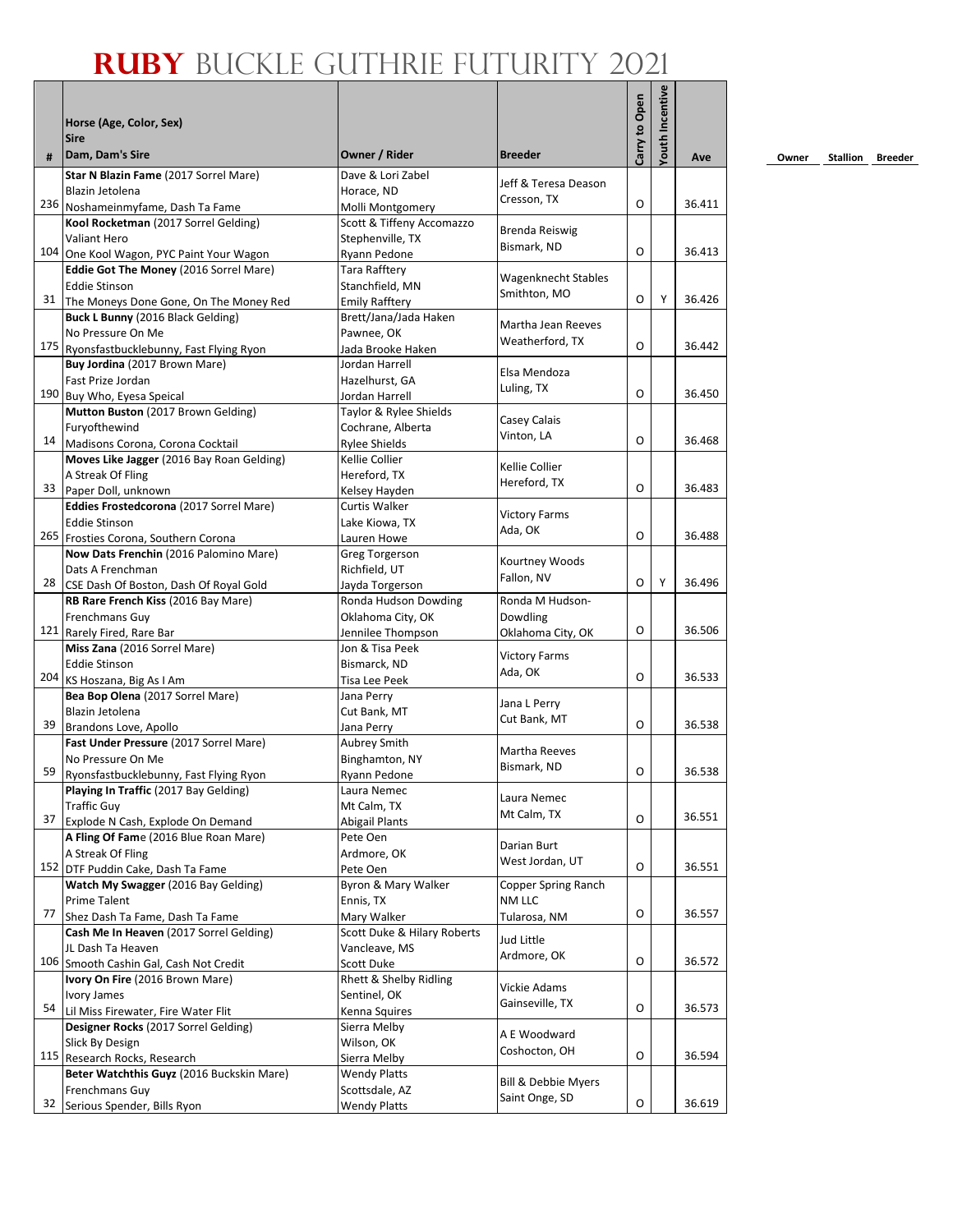## **Ruby** Buckle Guthrie Futurity 2021

|     | Horse (Age, Color, Sex)<br><b>Sire</b>                        |                                          |                           | Carry to Open | Youth Incentive |        |
|-----|---------------------------------------------------------------|------------------------------------------|---------------------------|---------------|-----------------|--------|
| #   | Dam, Dam's Sire                                               | Owner / Rider                            | <b>Breeder</b>            |               |                 | Ave    |
|     | FL Epic Sized Gem (2016 Sorrel Mare)                          | Samantha Flannery                        | Samantha Flannery         |               |                 |        |
|     | Epic Leader<br>203 Miss Geminy Oak, Docs Oak                  | Mission. SD<br>Samantha Flannery         | Mission, SD               | O             |                 | 36.630 |
|     | Guyz Speedy Girl (2016 Bay Mare)                              | Kathy Campbell                           |                           |               |                 |        |
|     | Frenchmans Guy                                                | Morristown, AZ                           | Bill & Debbie Myers       |               |                 |        |
| 79  | A Speedy Lena, World Speed                                    | Kathy Campbell                           | Saint Onge, SD            | O             |                 | 36.631 |
|     | Return My Socks (2017 Bay Mare)                               | Kevin & Summer Kosel                     |                           |               |                 |        |
|     | <b>BHR Frenchies Socks</b>                                    | Glenham, SD                              | Matt Dunn<br>Bismarck, MO |               |                 |        |
|     | 46 Less Return, Dashing Investment                            | Summer Kosel                             |                           | O             |                 | 36.656 |
|     | Sierra Skye (2017 Bay Mare)                                   | Scott Duke & Hilary Roberts              | Jud Little                |               |                 |        |
|     | JL Dash Ta Heaven                                             | Vancleave, MS                            | Ardmore, OK               |               |                 |        |
|     | 153 Sierras Cashin In, Cash Not Credit                        | Scott Duke                               |                           | O             |                 | 36.667 |
|     | Rock Roll N Dash (2017 Chestnut Mare)                         | <b>Headwater Farms</b>                   | Robyn Herring             |               |                 |        |
|     | The Red Dasher                                                | Zellwood, FL                             | Huntington, TX            |               |                 |        |
|     | 217 Letta Girl Roll, Letta Hank Do It                         | <b>Boo Flournoy</b>                      |                           | O             |                 | 36.667 |
|     | Merri Eddies Sun (2016 Chestnut Mare)                         | Janae Ordeman                            | Janae Ordeman             |               |                 |        |
|     | <b>Eddie Stinson</b>                                          | Saratoga, WY                             | Saratoga, WY              | O             |                 | 36.674 |
|     | 26 Six Hex Frost, Sundewit                                    | Janae Orderman                           |                           |               |                 |        |
|     | VF Victoria Stinson (2017 Sorrel Mare)                        | Colton Melby                             | <b>Victory Farms</b>      |               |                 |        |
| 68  | <b>Eddie Stinson</b>                                          | Wilson, OK                               | Ada, OK                   | O             |                 | 36.708 |
|     | Bag The Hawk, Track Rebel                                     | Sierra Melby<br>M & M Performance Horses |                           |               |                 |        |
|     | Frenchman By Design (2016 Sorrel Stallion)                    |                                          | Melissa Brandt            |               |                 |        |
|     | Slick By Design<br>154 Silky French Pie, Frenchmans Guy       | Bismarck, ND<br>Tisa Lee Peek            | Hermosa, SD               | O             |                 | 36.719 |
|     | A Fling With Doc (2016 Bay Roan Gelding)                      | <b>Beth Peterson</b>                     |                           |               |                 |        |
|     | A Streak Of Fling                                             | Texarkana, TX                            | <b>Beth Peterson</b>      |               |                 |        |
| 53  | Santee Nick Bar, Dr Nick Bar                                  | Jennifer Burgess                         | Texarkana, TX             | O             |                 | 36.730 |
|     | MP Hot Hayday* (2016 Stallion)                                |                                          |                           |               |                 |        |
|     | PC Frenchman Hayday                                           | <b>Sirens Performance</b>                | Mel Potter                |               |                 |        |
|     | 286 MP Nelle Wood, Lone Drifter                               | Caroline Boucher                         |                           | O             |                 | 36.746 |
|     | FL Buy Me A Cocktail (2016 Bay Roan Gelding)                  | Samantha Flannery                        |                           |               |                 |        |
|     | French Streaktovegas                                          | Mission, SD                              | Zoe Ann Huffman           |               |                 |        |
|     | 155 Gayla Andi, Dok Dander                                    | Samantha Flannery                        | Whitman, NE               | O             |                 | 36.748 |
|     | Transcending Ta Fame (2017 Sorrel Gelding)                    | Julie Erkamaa                            | Julie Erkamaa             |               |                 |        |
|     | <b>BHR Frenchies Socks</b>                                    | East Troy, WI                            | East Troy, WI             |               |                 |        |
|     | 188 Packin Ta Fame, Dash Ta Fame                              | Shawn Varpness                           |                           | O             |                 | 36.751 |
|     | Juicy Peach (2016 Palomino Mare)                              | <b>Heath Boucher</b>                     | <b>Heath Boucher</b>      |               |                 |        |
|     | Blazin Jetolena                                               | Galion, OH                               | Galion, OH                |               |                 |        |
| 4   | SX Frenchmans Peach, Frenchmans Guy                           | Hallie Hanssen                           |                           | O             |                 | 36.759 |
|     | One Epic Lady (2017 Gray Mare)                                | Odilon Diniz Neto                        | Kassie Mowry              |               |                 |        |
|     | Epic Leader                                                   | <b>Brazil</b>                            | Dublin, TX                | O             |                 | 36.834 |
|     | 192 CP Eyestheone, Dash Ta Fame                               | Lacey Harmon                             |                           |               |                 |        |
|     | Smooth Painted Wagon (2016 Bay Mare)                          | <b>Heather Colletti</b>                  | <b>Heather Colletti</b>   |               |                 |        |
|     | A Smooth Guy<br>251 VF Paint Me A Prize, PYC Paint Your Wagon | Peyton, CO<br><b>Heather Colletti</b>    | Peyton, CO                | O             |                 | 36.884 |
|     | Miss Nickity Slick (2016 Bay Mare)                            | Kristen Yunker Mars                      |                           |               |                 |        |
|     | Slick By Design                                               | Frankfort, IL                            | Kristen Yunker Mars       |               |                 |        |
| 227 | Rock on Nicky, Dr Red Rock                                    | Kristen Yunker Mars                      | Frankfort, IL             | O             |                 | 36.930 |
|     | FrenchmansFamousLady (2017 Palomino Mare)                     | Larry & Denice Bledsoe                   |                           |               |                 |        |
|     | JL Dash Ta Heaven                                             | Homer, NE                                | Jud Little                |               |                 |        |
|     | 180 Frenchmans Lana, Frenchmans Guy                           | Hallie Hanssen                           | Ardmore, OK               | O             |                 | 37.004 |
|     | Born Ta Be A Cowboy* (2016 Buckskin Stallion)                 | Nichols & Kara Caspers                   |                           |               |                 |        |
|     | Sadies Borntoperform                                          | New Underwood, SD                        | Arrow Y Ranch             |               |                 |        |
| 20  | Boons Drift Girl, PC Boonlacious                              | <b>Tessa Caspers</b>                     | Wasta, SD                 | O             |                 | 37.009 |
|     | Better By Design (2017 Bay Mare)                              | James Coffelt                            |                           |               |                 |        |
|     | Slick By Design                                               | Ponce De Leon, MO                        | James & Juanita Coffelt   |               |                 |        |
|     | 163 PC Smart Little Lena, PC Smart Cat                        | Makayla Coffelt                          | Ponce De Leon, MO         | O             |                 | 37.122 |
|     | Rainys Flyer (2016 Buckskin Mare)                             | Chyanne Soffel                           | Chyanne Soffel            |               |                 |        |
|     | <b>Guys Eye Paint</b>                                         | Circleville, UT                          | Circleville, UT           |               |                 |        |
|     | 296 The Rainbow Flyer, Strawfly Special                       | Chyanne Soffel                           |                           | O             |                 | 37.145 |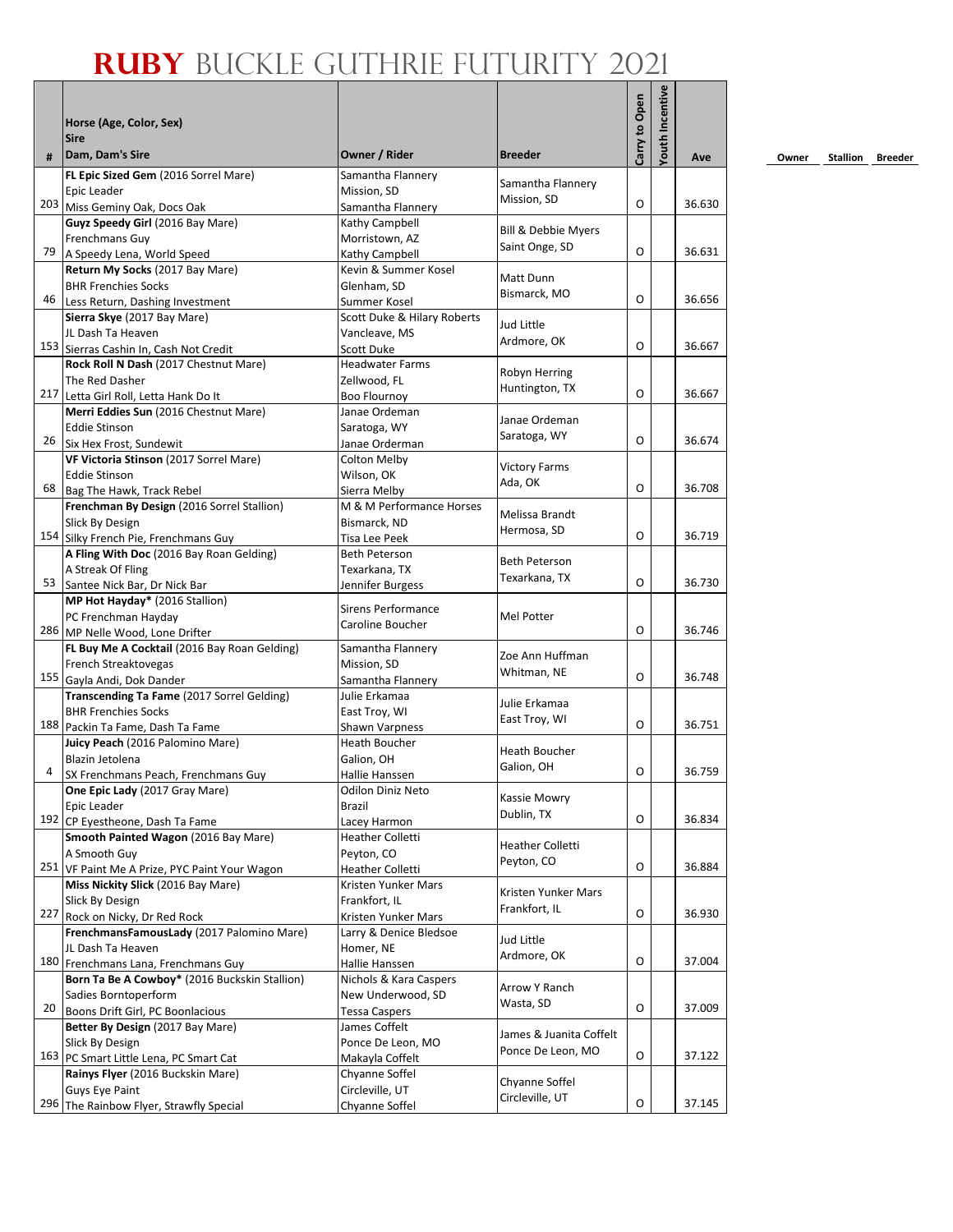|     |                                                                                 |                                    |                                           |               | Youth Incentive |        |
|-----|---------------------------------------------------------------------------------|------------------------------------|-------------------------------------------|---------------|-----------------|--------|
|     | Horse (Age, Color, Sex)                                                         |                                    |                                           |               |                 |        |
| #   | <b>Sire</b><br>Dam, Dam's Sire                                                  | Owner / Rider                      | <b>Breeder</b>                            | Carry to Open |                 | Ave    |
|     | Imstreakinforcash (2016 Sorrel Mare)                                            | Shaylee Baumann                    |                                           |               |                 |        |
|     | Jet Streakin                                                                    | Barnhart, TX                       | April D Smith<br>Athens, TX               |               |                 |        |
|     | 108 Tristen Vixon, Mitey Jody                                                   | Shaylee Baumann                    |                                           |               |                 | 37.214 |
|     | Rockin Hickory Budha (2017 Sorrel Mare)                                         | Mike Stephens                      | <b>Eddie Dunn</b>                         |               |                 |        |
|     | Rockin W                                                                        | Covington, LA                      | Uniontown, AR                             |               |                 |        |
|     | 137 Trinity Listobuda, Listolena                                                | <b>Hailey Stephens</b>             |                                           | O             |                 | 37.218 |
|     | Cartels Lil Secret (2017 Bay Stallion)                                          | Scamper Cole                       | Clara Lucille Webb                        |               |                 |        |
|     | Coronado Cartel                                                                 | Granbury, TX                       | Diamond, MO                               |               |                 | 37.281 |
|     | 196 Gallant Lil Sister, No Secrets Here                                         | James Barnes                       |                                           |               |                 |        |
|     | Milliondollastreaker (2016 Bay Mare)                                            | Ashley Schoppa                     | Pam E Kennon                              |               |                 |        |
|     | French Streaktovegas<br>255 CC Cartel, Southern Cartel                          | Magnolia, TX<br>Ashley Schoppa     | Farmington, MO                            | $\Omega$      |                 | 37.328 |
|     | Heza Smooth Jet (2016 Sorrel Gelding)                                           | DeAnn Morgan                       |                                           |               |                 |        |
|     | A Smooth Guy                                                                    | Stephenville, TX                   | <b>Bill &amp; Debbie Myers</b>            |               |                 |        |
| 35  | Miss T Bar Two, Hot Colours                                                     | DeAnn Morgan                       | Saint Onge, SD                            | O             |                 | 37.333 |
|     | Vegas Slashndash (2017 Blue Roan Gelding)                                       | Leslie Buchanan                    |                                           |               |                 |        |
|     | The Goodbye Lane                                                                | Paradise Valley, AZ                | Jeffrey Crockett                          |               |                 |        |
|     | 272 Cashes Little Linda, Oh Moore Cash                                          | Peggy Hall                         | Spanish Fork, UT                          | O             |                 | 37.363 |
|     | Poof Fames Here (2017 Chestnut Mare)                                            | Robert & Christina Zimmerly        | Robert & Christina                        |               |                 |        |
|     | This Fame Is On Fire                                                            | Creston, OH                        | Zimmerly                                  |               |                 |        |
|     | 100 Poof Shes Gone, Ivory James                                                 | Matt Boice                         | Creston, OH                               | O             |                 | 37.562 |
|     | Twist Me Another (2016 Gray Mare)                                               | Triple U Quarter Horses            |                                           |               |                 |        |
|     | Epic Leader                                                                     | Marietta, OK                       | Schiller Ranch LLC<br>College Station, TX |               |                 |        |
|     | 61 Chicks Kelley, Darkelly                                                      | Pete Oen                           |                                           | O             |                 | 37.633 |
|     | First Nonstop French (2017 Palomino Gelding)                                    | Wendy Reed                         | Wendy Reed                                |               |                 |        |
|     | <b>First Down French</b>                                                        | Roopville, GA                      | Roopville, GA                             |               |                 |        |
| 187 | Kid Me Nonstop, Kids Lineage                                                    | Wendy Reed                         |                                           | O             |                 | 37.751 |
|     | Annieaintlds (2016 Bay Mare)                                                    | Jessica Cronquist                  | Cody & Sharlie Wade                       |               |                 |        |
|     | PC Redwood Manny                                                                | Hooper, UT                         | Hooper, UT                                | O             |                 | 37.808 |
|     | 82 LDS Im No Angel, Hawkish                                                     | Jessica Cronquist                  |                                           |               |                 |        |
|     | Eddies Wonder Woman (2017 Sorrel Mare)                                          | Ray & Ginger Johnson<br>Conway, AR | Ray & Ginger Johnson                      |               |                 |        |
|     | <b>Eddie Stinson</b><br>179 Smokes Scotch RRR, CMG Wonder Smoke                 | Emma Abbot                         | Conway, AR                                | O             |                 | 37.821 |
|     | Dorothys Millions (2017 Bay Mare)                                               | Robert & Christina Zimmerly        | Robert & Christina                        |               |                 |        |
|     | This Fame Is On Fire                                                            | Creston, OH                        | Zimmerly                                  |               |                 |        |
|     | 149 Too Special Maria, Eyesa Speical                                            | Matt Boice                         | Creston, Ohio                             | O             |                 | 37.957 |
|     | Daydreamin Bug (2016 Bay Mare)                                                  | <b>Nick Comes</b>                  |                                           |               |                 |        |
|     | Shawne Bug Leo                                                                  | Lander, WY                         | Mike Pickard                              |               |                 |        |
|     | 259 Special Daydreamer, Special Effort                                          | <b>Nick Comes</b>                  | Byars, OK                                 | O             |                 | 39.042 |
|     | Goodbye Lily (2016 Brown Mare)                                                  | Jarrod & Josie Hales               | <b>Kelly Millard</b>                      |               |                 |        |
|     | The Goodbye Lane                                                                | Spanish Fork, UT                   | Loma, CO                                  |               |                 |        |
| 34  | April Assult, Final Assualt                                                     | Josie Hales                        |                                           | O             |                 | 39.066 |
|     | Irish He Is (2016 Bay Gelding)                                                  | Bryan Lange                        | Nichole Logan                             |               |                 |        |
|     | Irish Pay                                                                       | Harrison, NE                       | Rapid City, SD                            |               |                 |        |
| 88  | Ms Bay Rooster, Senor Gallo Rojo                                                | Kaycee Werdel                      |                                           |               |                 | 39.183 |
|     | Streakin Bullets (2016 Gray Gelding)                                            | Ashley Day                         | Ashley Day                                |               |                 |        |
|     | A Dash Ta Streak                                                                | Volborg, MT                        | Volborg, MT                               | O             |                 | 39.273 |
|     | 128 Queen of Bullets, Frenchmans Bullet<br>JL Heavenly Grace (2017 Sorrel Mare) | Ashley Day<br>Melissa McDaniel     |                                           |               |                 |        |
|     | JL Dash Ta Heaven                                                               | Lumberton, MS                      | Jud Little                                |               |                 |        |
|     | 261 Gotta Be A Red Nick, Dr Nick Bar                                            | Melissa McDaniel                   | Admore, OK                                | O             |                 | 39.366 |
|     | Three Times The Fury (2017 Sorrel Mare)                                         | Tricia Aldridge & C. Dudley        |                                           |               |                 |        |
|     | Furyofthewind                                                                   | Sanger, TX                         | Amy Schimke                               |               |                 |        |
| 63  | Three And Out, Tres Seis                                                        | <b>Tricia Aldridge</b>             | Wessington Springs, SD                    | O             |                 | 39.442 |
|     | CR Sassy Frenchgirl (2016 Bay Roan Mare)                                        | Sylvia Howell                      |                                           |               |                 |        |
|     | French Streaktovegas                                                            | Romoland, CA                       | Sylvia Howell                             |               |                 |        |
|     | 116 Estrella La Jolla, Streakin La Jolla                                        | Cassie Howell                      | Romoland, CA                              | O             |                 | 39.703 |
|     | Famous Jessy James (2017 Brown Gelding)                                         | Juli Stierwalt                     | Kyra R Stierwalt                          |               |                 |        |
|     | French Streakin Jess                                                            | Leedey, OK                         | Leedey, OK                                |               |                 |        |
| 51  | Famous Nadine, Dash Ta Fame                                                     | <b>Dustin Angelle</b>              |                                           | O             |                 | 39.750 |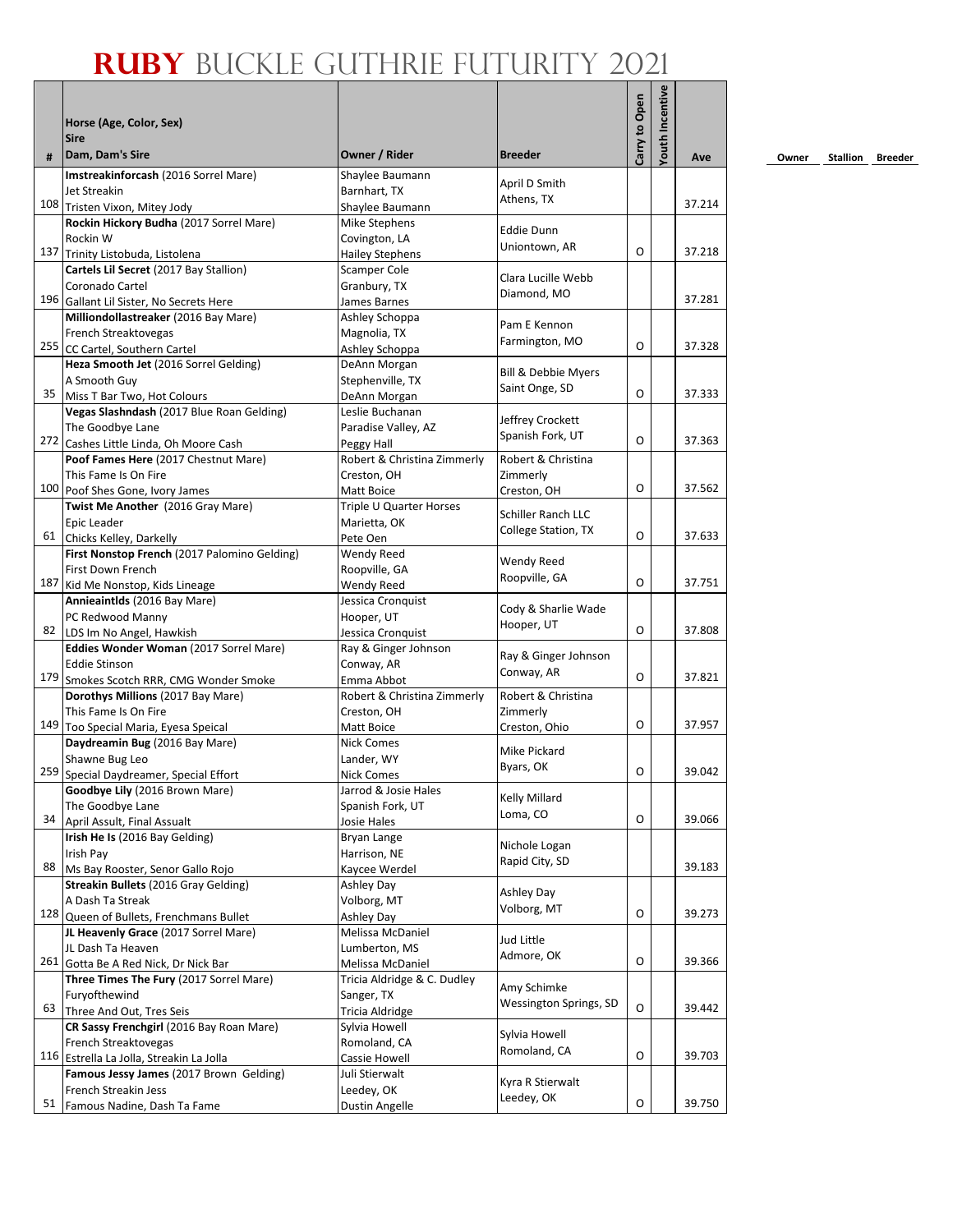## **Ruby** Buckle Guthrie Futurity 2021

|     | Horse (Age, Color, Sex)<br><b>Sire</b>                                                 |                                     |                               | Carry to Open | Youth Incentive |        |
|-----|----------------------------------------------------------------------------------------|-------------------------------------|-------------------------------|---------------|-----------------|--------|
| #   | Dam, Dam's Sire                                                                        | Owner / Rider                       | <b>Breeder</b>                |               |                 | Ave    |
|     | CP Epics Percilla (2017 Chestnut Mare)                                                 | <b>Kris Gadbois</b>                 | Claire Powell                 |               |                 |        |
|     | Epic Leader                                                                            | Escondido, CA                       | El Dorado, TX                 | O             |                 | 39.776 |
| 95  | Percilla, Dash Ta Fame                                                                 | Kassie Mowry                        |                               |               |                 |        |
|     | Famous Cash Can (2017 Blue Roan Mare)                                                  | Joe & Carla Spitz                   | Joe & Carla Spitz             |               |                 |        |
|     | <b>Freckles Ta Fame</b><br>212 KR Last Fling, A Streak Of Fling                        | Lamar, CO<br>Ashley Schafer         | Lamar, CO                     | O             |                 | 39.990 |
|     | VQ Nonstop Stinson (2017 Sorrel Mare)                                                  | Jeff Varner                         |                               |               |                 |        |
|     | <b>Eddie Stinson</b>                                                                   | Sedalia, CO                         | Jeffrey Varner                |               |                 |        |
|     | 258 Honor This Nonstop, Mr Honor Bound                                                 | Kelsey Treharne                     | Sedalia, CO                   | O             |                 | 40.021 |
|     | Aintnothinbutbugfame (2017 Sorrel Mare)                                                | Kayla Enke                          |                               |               |                 |        |
|     | Aint Seen Nothin Yet                                                                   | West Point, IA                      | Kayla Enke                    |               |                 |        |
|     | 263 Shawnes Chloe Bug, Shawne Bug Leo                                                  | Kayla Enke                          | West Point, IA                |               |                 | 40.104 |
|     | VF Rosie Stinson (2017 Gray Mare)                                                      | <b>Victory Farms</b>                | <b>Victory Farms</b>          |               |                 |        |
|     | Eddie Stinson                                                                          | Ada, OK                             | Ada, OK                       |               |                 |        |
| 9   | Beduinos Chick Jet, Rock Em Smooth                                                     | Kelsey Treharne                     |                               | O             |                 | 40.148 |
|     | MJ Condo Cowboy (2016 Sorrel Gelding)                                                  | <b>Ashley Harvey</b>                | Matthew & Jacqueline          |               |                 |        |
|     | Carrizzo                                                                               | Decatur, TX                         | Condo                         |               |                 |        |
| 29  | Cisco Goldie, PC Cisco Frost                                                           | Wyatt Paul                          | Aracadia, FL                  | O             |                 | 40.174 |
|     | VF Lil Bit Stinson (2017 Sorrel Mare)                                                  | Chani Graves                        | <b>Victory Farms</b>          |               |                 |        |
|     | <b>Eddie Stinson</b>                                                                   | Sulphur Springs, TX                 | Ada, OK                       |               |                 |        |
|     | 129 Little Bit Princess, Super Sence Amillion                                          | Chani Graves                        |                               | O             |                 | 40.177 |
|     | Tiniwithaslicktwist (2016 Sorrel Mare)                                                 | Jessica Lear                        | Jackson Debbie                |               |                 |        |
|     | Slick By Design                                                                        | Meridian, TX                        | San Augustine, TX             | O             |                 | 40.234 |
|     | 274 Brandons Dimples, De Elegant Oscar<br>KN Mamas First Fling (2017 Palomino Gelding) | Jessica Lear                        |                               |               |                 |        |
|     | A Streak Of Fling                                                                      | Ashley Schoppa<br>Magnolia, TX      | Kimi Nichols                  |               |                 |        |
|     | 207 KN My Mamas Famous 2, Firewater Ta Fame                                            | Ashley Schoppa                      | Brownwood, TX                 | O             |                 | 40.266 |
|     | Kentucky Star Fling (2016 Chestnut Mare)                                               | Brad & Jenna Shirey                 |                               |               |                 |        |
|     | A Streak Of Fling                                                                      | Logan, OH                           | Sammy Crooks                  |               |                 |        |
|     | 226 When Stars Streak, Miracle Steak                                                   | <b>Troy Crumrine</b>                | Arlington, KY                 | O             |                 | 40.312 |
|     | VF Last Shot of Red (2017 Sorrel Mare)                                                 | James Commander                     |                               |               |                 |        |
|     | <b>Eddie Stinson</b>                                                                   | Tahleguah, OK                       | <b>Victory Farms</b>          |               |                 |        |
|     | 130 VF A Shot of Red, Designer Red                                                     | James Commander                     | Ada, OK                       |               |                 | 40.388 |
|     | Mister Tres (2017 Brown Gelding)                                                       | Evan McKinzie                       | <b>Bennett Racing Stables</b> |               |                 |        |
|     | <b>Tres Seis</b>                                                                       | Brownsburg, IN                      | LLC                           |               |                 |        |
|     | 289 A True Stoli, Stoli                                                                | Will Lear                           | Franklin, IN                  |               |                 | 40.393 |
|     | A Southdakota Smooth (2017 Buckskin Gelding)                                           | Julie Wetering                      | Julie Wetering                |               |                 |        |
|     | A Smooth Guy                                                                           | Parker, SD                          | Parker, SD                    |               |                 |        |
|     | 107 Our Blue Velvet, Perks Alive                                                       | Samantha Flannery                   |                               | O             |                 | 40.505 |
|     | Greatunderpressure (2016 Sorrel Gelding)                                               | Ryann Pedone                        | Ryann Pedone                  |               |                 |        |
| 55  | No Pressure On Me                                                                      | Sunset, TX                          | Sunset, TX                    | O             |                 | 40.549 |
|     | Kiss Kiss This, Chain Of Events                                                        | Jodee Miller                        |                               |               |                 |        |
|     | SV Dudewheresmysocks (2017 Sorrel Gelding)<br><b>BHR Frenchies Socks</b>               | Tesha Fredericks<br>Weatherford, TX | Phillip or Kathy Russell      |               |                 |        |
|     | 282 VF Special Design, Designer Red                                                    | Molli Montgomery                    | Emory, TX                     | О             |                 | 40.592 |
|     | Bardells Vegas Guy (2017 Gray Stallion)                                                | <b>Beth Laine</b>                   |                               |               |                 |        |
|     | French Streaktovegas                                                                   | Las Vegas, NV                       | <b>Beth Laine</b>             |               |                 |        |
|     | 191 Bardells Jubilee, Gray Bardell                                                     | Taylor Hildreth                     | Las Vegas, NV                 | O             |                 | 40.660 |
|     | EPH Streak Of Dust (2016 Bay Gelding)                                                  | Jake & Jessie Altman                | <b>Echeta Performance</b>     |               |                 |        |
|     | French Streaktovegas                                                                   | Olathe, CO                          | Horses LLC                    |               |                 |        |
|     | 271 Dusty Lil Effort, Lil McGinn                                                       | Jessie Altman                       | Gillette, WY                  | O             |                 | 40.662 |
|     | Lil Mis Packin Fame (2017 Bay Mare)                                                    | Julie Erkamaa                       |                               |               |                 |        |
|     | <b>BHR Frenchies Socks</b>                                                             | East Troy, WI                       | Julie Erkamaa                 |               |                 |        |
|     | 144 Packin Ta Fame, Dash Ta Fame                                                       | Shawn Varpness                      | East Troy, WI                 | O             |                 | 40.789 |
|     | Playin N Vegas (2017 Sorrel Mare)                                                      | <b>Wrights Stables</b>              | <b>Ronny Bumpus</b>           |               |                 |        |
|     | French Streaktovegas                                                                   | Bethel, NC                          | Lampasas, TX                  |               |                 |        |
|     | 145 Peppy Playtari, Ninas Peppy Doc                                                    | Jordan Harrell                      |                               | O             |                 | 40.799 |
|     | Streakintothe Fiesta (2017 Sorrel Gelding)                                             | Jennifer McGraw                     | Jennifer McGraw               |               |                 |        |
|     | Fiestas Gotta Gun                                                                      | Ocala, FL                           | Ocala, FL                     |               |                 |        |
| 197 | Steakin Fantasie, Okey Dokey Fantasy                                                   | Rylee Elliot-Howell                 |                               | O             |                 | 40.802 |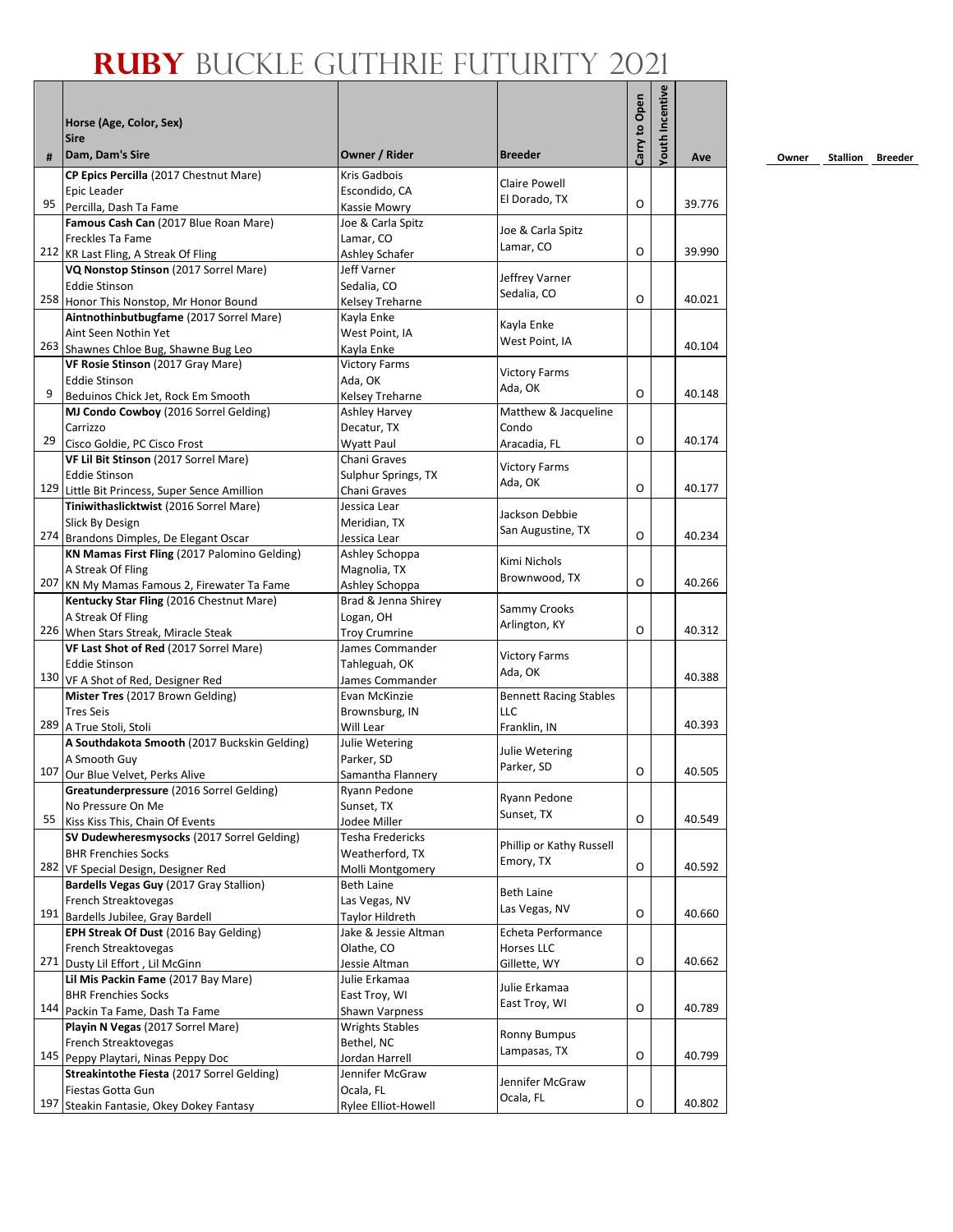|    |                                                                                       |                                        |                               | Carry to Open | Youth Incentive |        |
|----|---------------------------------------------------------------------------------------|----------------------------------------|-------------------------------|---------------|-----------------|--------|
|    | Horse (Age, Color, Sex)<br><b>Sire</b>                                                |                                        |                               |               |                 |        |
| #  | Dam, Dam's Sire                                                                       | Owner / Rider                          | <b>Breeder</b>                |               |                 | Ave    |
|    | Coats Smooth Honor (2016 Sorrel Gelding)                                              | Larry Coats                            | Larry Coats                   |               |                 |        |
|    | A Smooth Guy                                                                          | San Angelo, TX                         | San Angelo, TX                |               |                 |        |
|    | 117 Fire N Honor, Alive N Firen                                                       | Kay Blandford                          |                               | O             |                 | 40.818 |
|    | Linda Stinson (2017 Bay Mare)                                                         | Shelton Headley                        | Linda Hafner                  |               |                 |        |
|    | <b>Eddie Stinson</b>                                                                  | Port Gibson, MS<br>Shelton Headlev     | Cincinnati, OH                | O             |                 | 40.839 |
|    | 285 Perks Painted Lady, Dash For Perks<br>Short Man Streakin (2016 Bay Roan Stallion) | Danielle Collier                       |                               |               |                 |        |
|    | A Streak Of Fling                                                                     | Hempstead, TX                          | Kelly Gorrell                 |               |                 |        |
|    | 195 Short Penny, Dash Ta Fame                                                         | Jodee Miller                           | Beach, ND                     | O             |                 | 40.863 |
|    | Paid For This Face (2016 Palomino Stallion)                                           | TK & Lainee Sampson                    |                               |               |                 |        |
|    | Irish Pay                                                                             | Interior, SD                           | Gary & Andrea Peterson        |               |                 |        |
|    | 18 French Fancy Face, Frenchmans Guy                                                  | Lainee Sampson                         | Rapid City, SD                | O             |                 | 40.870 |
|    | Mamahadafling (2017 Bay Roan Mare)                                                    | Cinder Lakes Ranch                     | Cinder Lakes Ranch            |               |                 |        |
|    | A Streak Of Fling                                                                     | Valley View, TX                        | Valley View, TX               |               |                 |        |
|    | 124 Shegotitfromhermama, Reds Western Native                                          | Janna Brown                            |                               | O             |                 | 40.895 |
|    | Breezy By Design (2016 Bay Mare)                                                      | <b>Tinkerbell Delight LLC</b>          | Lorrie Fllingham              |               |                 |        |
|    | Slick By Design                                                                       | Fort Collins, CO                       | Mitchell, NE                  |               |                 |        |
|    | 148 One Mans Summer, Exclusive Man                                                    | Miranda Holcomb                        |                               | O             |                 | 40.916 |
|    | MR Mulberrymoonfling (2016 Gray Mare)                                                 | M R Performance Horses                 | Matt & Bendi Dunn             |               |                 |        |
|    | A Streak Of Fling                                                                     | Bellville, TX                          | Bismarck, MO                  | O             |                 | 40.989 |
|    | 150 Mulberry Canyon Moon, Marthas Six Moons                                           | Jodee Miller<br>Jennifer McGraw        |                               |               |                 |        |
|    | Cool To Be Cashin (2016 Brown Mare)<br>JL Dash Ta Heaven                              | Ocala, FL                              | Jud Little                    |               |                 |        |
|    | 294 Cool Perky, Dash For Perks                                                        | Rylee Elliot-Howell                    | Ardmore, OK                   | O             |                 | 41.004 |
|    | Fame Creek (2016 Chestnut Mare)                                                       | Ron Moosman                            |                               |               |                 |        |
|    | Conn Creek                                                                            | Morgan, UT                             | Ron or Laurie Moosman         |               |                 |        |
|    | 158 Makn Fame, Maknmoves                                                              | Haylee Moosman                         | Morgan, UT                    | O             |                 | 41.122 |
|    | Lady Frencholena (2016 Sorrel Mare)                                                   | Jan Iberlin & Kortney Fisher           |                               |               |                 |        |
|    | Blazin Jetolena                                                                       | Bluff Dale, TX                         | Jan Wagensen Fisher           |               |                 |        |
| 56 | French Lady Nick Bar, Dr Nick Bar                                                     | Kortney Fisher                         | Buffalo, WY                   | O             |                 | 41.169 |
|    | Tres Candies PZ (2017 Bay Mare)                                                       | Joao Ferraz Leao                       | Guy Rodrigues Peixoto Jr      |               |                 |        |
|    | <b>Tres Seis</b>                                                                      | Weatherford, TX                        | Frisco, TX                    |               |                 |        |
|    | 146 Sex N Candy, White Tie                                                            | Joao Leo                               |                               | O             |                 | 41.198 |
|    | Guyz Girlz Have Fame (2016 Palomino Mare)                                             | <b>Wendy Platts</b>                    | Sorlie Theresa Walter         |               |                 |        |
|    | Frenchmans Guy                                                                        | Scottsdale, AZ                         | <b>Billings, MT</b>           | O             |                 | 41.212 |
|    | 230 Fames Licorice Kiss, Dash Ta Fame                                                 | <b>Rylea Platts</b>                    |                               |               |                 |        |
|    | A Legendary Fling (2016 Bay Roan Gelding)                                             | Jody & Tracy Henderson                 | Jody & Tracy Henderson        |               |                 |        |
|    | A Streak Of Fling<br>184 War Lena Kitty, War Lena Bars                                | Alvarado, TX                           | Alvarado, TX                  | O             |                 | 41.215 |
|    | VF Louis Vuitton (2017 Sorrel Gelding)                                                | Kelsey Treharne<br><b>Scamper Cole</b> |                               |               |                 |        |
|    | <b>Eddie Stinson</b>                                                                  | Granbury, TX                           | <b>Victory Farms</b>          |               |                 |        |
|    | 244 Corona Couture, Corona Cartel                                                     | James Barnes                           | Ada, OK                       | O             |                 | 41.236 |
|    | Caseys Cowboy (2016 Sorrel Stallion)                                                  | Hali Bohmbach                          |                               |               |                 |        |
|    | Cowboys Cartel                                                                        | Charlson, ND                           | Bill & Debbie Myers           |               |                 |        |
|    | 223 Caseys Starlight, Rio Starlight                                                   | Hilary Van Gerpen                      | Saint Onge, SD                | O             |                 | 41.299 |
|    | A Whiskey Fling (2016 Red Roan Mare)                                                  | Jan Iberlin                            | Lisa O'Rourke Fulton          |               |                 |        |
|    | A Streak Of Fling                                                                     | Buffalo, WY                            | Valentine, NE                 |               |                 |        |
|    | 120 Easy April Whiskey, Paddys Irish Whiskey                                          | Jan Iberlin                            |                               | O             |                 | 41.302 |
|    | This Guyz Got Fire (2017 Palomino Gelding)                                            | Garrett & Brittany Tonozzi             | <b>Brittany Pozzi Tonozzi</b> |               |                 |        |
|    | A Guy With Proof                                                                      | Lampasas, TX                           | Lampasas, TX                  |               |                 |        |
|    | 132 Yeah Shebe Firen, Alive N Firen                                                   | <b>Brittany Tonozzi</b>                |                               | O             |                 | 41.403 |
|    | Famous French Dame (2016 Palomino Mare)                                               | Robyn Herring                          | Robyn Herring                 |               |                 |        |
| 3  | Frenchmans Guy                                                                        | Huntington, TX                         | Huntington, TX                |               |                 | 41.416 |
|    | Demanding Fame, Dash Ta Fame                                                          | Dustin Angelle                         |                               |               |                 |        |
|    | Famous Rose Can (2017 Brown Mare)<br>Freckles Ta Fame                                 | Brenda Hinze<br>Ault, CO               | Joe & Carla Spitz             |               |                 |        |
| 22 | Streakin Joesy Rose, A Streak of Fling                                                | Jill Hinze                             | Lamar, CO                     | O             |                 | 41.446 |
|    | French Streakn Jessi (2016 Blue Roan Mare)                                            | Levi & Cabrina Vickers                 |                               |               |                 |        |
|    | French Streakin Jess                                                                  | Flagstaff, AZ                          | Hallie Hanssen                |               |                 |        |
|    | 249 Hot Shakes, Royal Shake Em                                                        | Cabrina Vickers                        | Hermosa, SD                   | O             |                 | 41.463 |
|    |                                                                                       |                                        |                               |               |                 |        |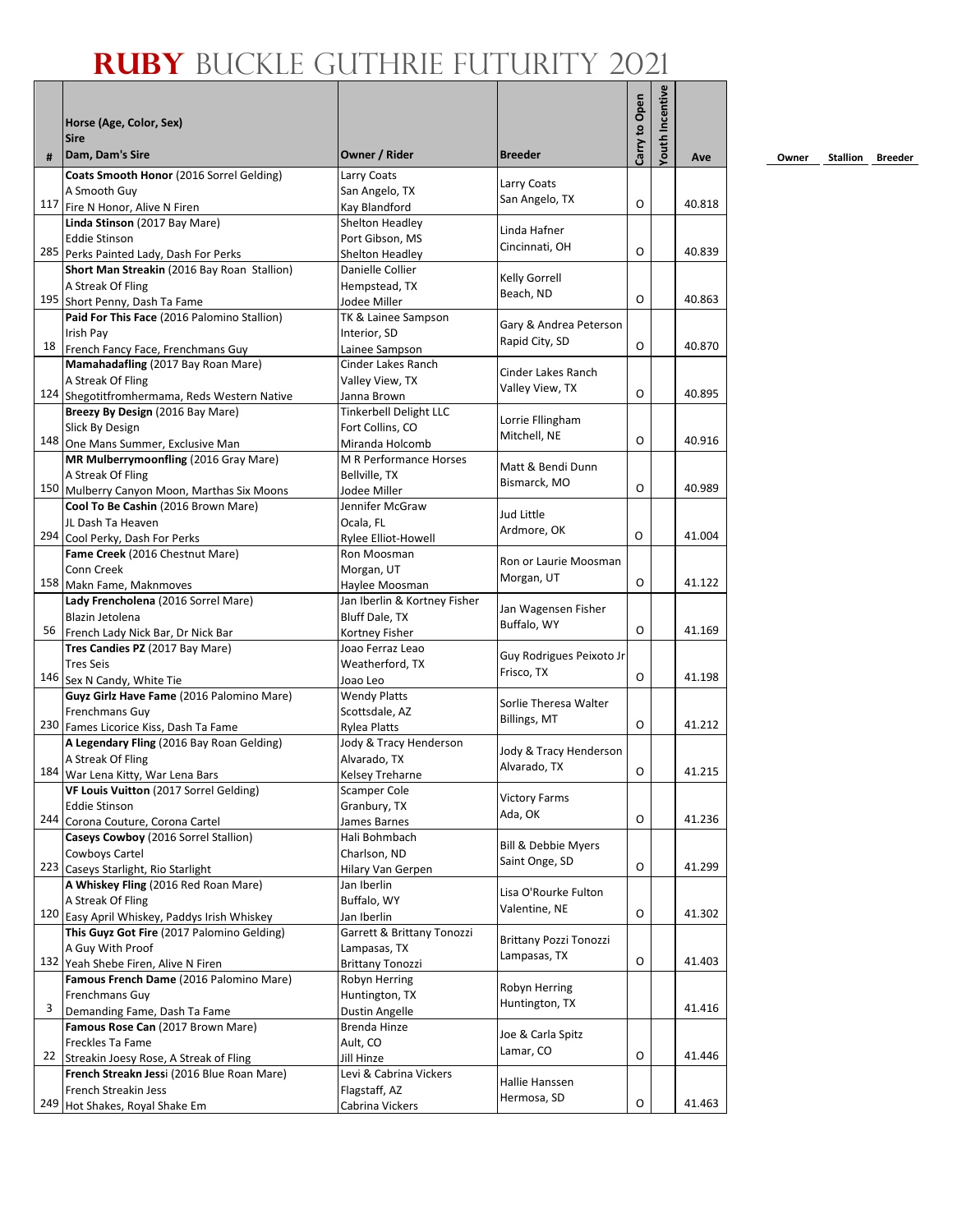|     | Horse (Age, Color, Sex)<br><b>Sire</b><br>Dam, Dam's Sire                            | Owner / Rider                              | <b>Breeder</b>                        | Carry to Open | <b>Youth Incentive</b> |        |
|-----|--------------------------------------------------------------------------------------|--------------------------------------------|---------------------------------------|---------------|------------------------|--------|
| #   |                                                                                      |                                            |                                       |               |                        | Ave    |
|     | The Love Jet (2017 Sorrel Gelding)                                                   | Jeff & Buffy Walchli                       | <b>Busby Quarterhorse LLC</b>         |               |                        |        |
|     | Blazin Jetolena                                                                      | Aguila, AZ                                 | Millsap, TX                           | O             |                        | 41.495 |
|     | 174 GL Famous First Lady, Dash Ta Fame<br>SD Dash Ta Colonel (2016 Bay Roan Gelding) | <b>Buffy Walchli</b><br><b>Todd Graff</b>  |                                       |               |                        |        |
|     | A Dash Ta Streak                                                                     | Ainsworth, NE                              | Steve Dymond                          |               |                        |        |
|     | 178 Spartans Bay Slider, Colonel Austin                                              | Hilary Van Gerpen                          | Adel, IA                              | O             |                        | 41.546 |
|     | Nokoni Lady (2017 Buckskin Mare)                                                     | LC Wright Land & Cattle Co                 |                                       |               |                        |        |
|     | Jesses Topaz                                                                         | Bastrop, TX                                | <b>Burnett Ranches LLC</b>            |               |                        |        |
|     | 233 High Brow Six, High Brow Cat                                                     | Janet Staton                               | Fort Worth, TX                        |               |                        | 41.590 |
|     | RLC Gone Streakin (2017 Sorrel Mare)                                                 | Jana L Himes                               |                                       |               |                        |        |
|     | French Streaktovegas                                                                 | Gail, TX                                   | Rickie Christianson                   |               |                        |        |
|     | 262 Distinguishable, Stoli                                                           | Jana Stipe                                 | New Waverly, TX                       | O             |                        | 41.609 |
|     | CM A Swift Corona (2016 Bay Mare)                                                    | Trent & Deena Van Tassell                  | Cole & Marcie Wilson                  |               |                        |        |
|     | The Goodbye Lane                                                                     | Portage, UT                                | Spanish Fork, UT                      |               |                        |        |
| 73  | CM Corona Onthehouse, Stel Corona                                                    | Deena Van Tassell                          |                                       | O             |                        | 41.621 |
|     | Slick Olena Design (2016 Sorrel Gelding)                                             | Kevin & Patricia Charleston                | <b>Trina Taggart</b>                  |               |                        |        |
|     | Slick By Design                                                                      | Reeds, MO                                  | Santa Fe, TX                          |               |                        |        |
|     | 113 Shes Olena, Doc O Peppers                                                        | Emma Charleston                            |                                       | O             |                        | 41.688 |
|     | KN Harley Quinn (2016 Chestnut Mare)                                                 | Dusty Lynch                                | Kimi Nichols                          |               |                        |        |
|     | <b>Tres Fortunes</b>                                                                 | Crawford, TX                               | Brownwood, TX                         | O             |                        |        |
|     | 256 KN My Mamas Famous 2, Firewater Ta Fame                                          | Ashley Schafer                             |                                       |               |                        | 41.776 |
|     | De Shady Five 80 (2017 Bay Mare)                                                     | G & S Performance Horses                   | Holly Ann Wilson                      |               |                        |        |
|     | <b>Bullseye Bullion</b><br>169 De Bing, Gol                                          | Stanley, NC                                | Cache, OK                             | O             |                        | 41.811 |
|     | Unbroken Belle (2017 Brown Mare)                                                     | Savannah Banner<br>Triple U Quarter Horses |                                       |               |                        |        |
|     | PYC Paint Your Wagon                                                                 | Marietta, OK                               | Alan Woodbury                         |               |                        |        |
| 99  | Tell Em Belle, Tres Seis                                                             | Pete Oen                                   | Dickinson, ND                         | O             |                        | 41.843 |
|     | Confederatefirewater (2017 Black Gelding)                                            | Bob & Revae Barthle                        |                                       |               |                        |        |
|     | Johnny Reb Jackson                                                                   | Dade City, FL                              | <b>Bob &amp; Revae Barthle</b>        |               |                        |        |
| 13  | Flittin Fire Bug, Fire Easy                                                          | Ryann Pedone                               | Dade City, FL                         | O             |                        | 41.886 |
|     | Sheza Shaker Guyz (2016 Palomino Mare)                                               | 7 Spurs Ventures LTD                       |                                       |               |                        |        |
|     | Frenchmans Guy                                                                       | Kamloops, BC                               | Bill & Debbie Myers                   |               |                        |        |
|     | 253 Dear Shakey, Royal Shake Em                                                      | Kelly Conrado                              | Saint Onge, SD                        | O             |                        | 41.952 |
|     | A Smooth Starbert (2017 Palomino Mare)                                               | Marlena Williams                           | Greg & Marlena                        |               |                        |        |
|     | A Smooth Guy                                                                         | Morrilton, AR                              | <b>Williams</b>                       |               |                        |        |
|     | 161 Baileys Snow Flake, Starbert Champ Kelly                                         | Marlena Williams                           | Morrilton, AR                         | 0             |                        | 41.971 |
|     | Invest Ta Streak (2016 Bay Roan Gelding)                                             | Darla Hoover                               | Jimmy D Wright                        |               |                        |        |
| 24  | A Dash Ta Streak                                                                     | Cusing, OK                                 | Lawton, OK                            | O             |                        | 42.047 |
|     | Invest O Hancock, Invest O Pep                                                       | Darla Hoover                               |                                       |               |                        |        |
|     | MJ Barbwire Lane (2016 Gray Mare)<br>The Goodbye Lane                                | Mark or Linda Jarvis<br>Spanish Fork, UT   | Mark & Linda Jarvis                   |               |                        |        |
|     | 231 Winkens Express, Winken On Ya                                                    | Marcie Wilson                              | Spanish Fork, UT                      | O             |                        | 42.101 |
|     | Bola De Fuego* (2016 Bay Stallion)                                                   | Danielle Stubstad                          | Christine & Debra                     |               |                        |        |
|     | Fire Water Flit                                                                      | Ocala, FL                                  | Langlois                              |               |                        |        |
|     | 232 Beam Me Up Kelly, First Down Kelly                                               | Jenna Dominick                             | Watsonville, CA                       | O             |                        | 42.169 |
|     | VF Eddie Flashed Me (2016 Sorrel Gelding)                                            | Sarah Pauels                               |                                       |               |                        |        |
|     | <b>Eddie Stinson</b>                                                                 | Midlothian, TX                             | <b>Victory Farms</b>                  |               |                        |        |
| 284 | Flash Red Jet, Dr Red Rock                                                           | Sarah Pauels                               | Ada, OK                               |               |                        | 42.192 |
|     | French Offim Stylish (2017 Chestnut Mare)                                            | Stephanie Cleveland                        |                                       |               |                        |        |
|     | Frenchmans Guy                                                                       | Kellyville, OK                             | Stephanie Cleveland<br>Kellyville, OK |               |                        |        |
| 287 | Twice As Stylish 07, Twice As Shiney                                                 | <b>Stephanie Cleveland</b>                 |                                       | O             |                        | 42.214 |
|     | Six French Flings (2016 Bay Roan Mare)                                               | Scott & Sara Cheeney                       | Julie K Crews                         |               |                        |        |
|     | A Streak Of Fling                                                                    | Pinedale, WY                               | Rising Star, TX                       |               |                        |        |
| 60  | FC Six French Moons, Frenchmans Guy                                                  | Sara Cheeney                               |                                       | O             |                        | 42.437 |
|     | Chicks Love Guns (2017 Gray Mare)                                                    | Nicole Busque                              | Chelsea Curtis                        |               |                        |        |
| 199 | PG Dryfire                                                                           | Zebulon, NC                                | Gardena, CA                           | O             |                        | 42.442 |
|     | A Princessofthemoon, Chicks Beduino                                                  | Miranda Holcomb                            |                                       |               |                        |        |
|     | Winnin Socks (2016 Bay Mare)<br><b>BHR Frenchies Socks</b>                           | Michele Allison<br>Wellborn, FL            | Michele Allison                       |               |                        |        |
| 247 | Bookin To Win, Driftinwinner                                                         | Michele Allison                            | Wellborn, FL                          | O             |                        | 42.467 |
|     |                                                                                      |                                            |                                       |               |                        |        |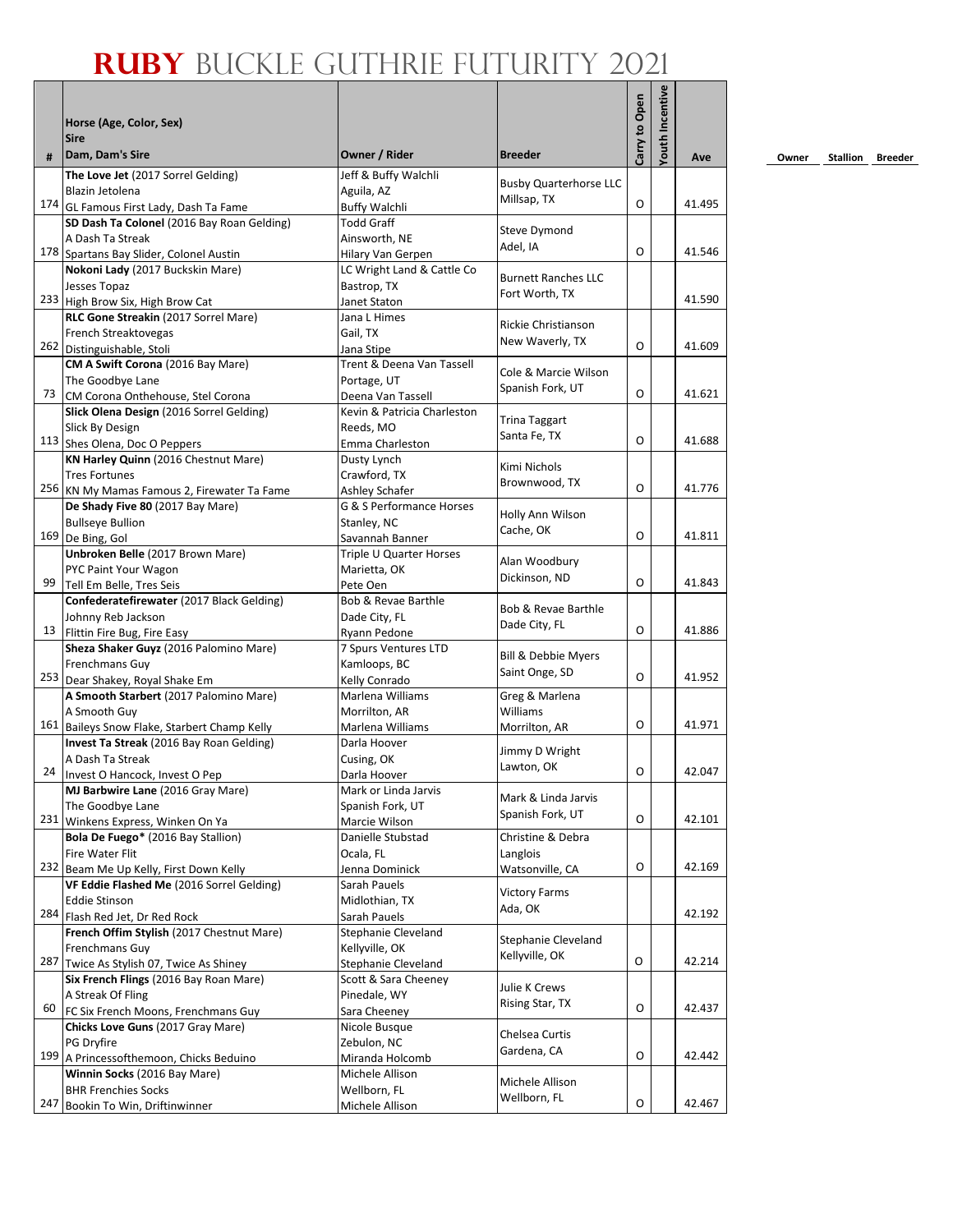|     | Horse (Age, Color, Sex)                                                    |                                           |                                       | Carry to Open | Youth Incentive |        |
|-----|----------------------------------------------------------------------------|-------------------------------------------|---------------------------------------|---------------|-----------------|--------|
| #   | <b>Sire</b><br>Dam, Dam's Sire                                             | Owner / Rider                             | <b>Breeder</b>                        |               |                 | Ave    |
|     | Dynamites Last Fling (2017 Bay Roan Mare)                                  | Ryan & Alicia Kirkpatrick                 |                                       |               |                 |        |
|     | A Streak Of Fling                                                          | Blackwell, OK                             | Lisa O'Rourke-Fulton<br>Valentine, NE |               |                 |        |
|     | 218 Dynamites Last Chex, Doc O Dynamite                                    | Alicia Kirkpatrick                        |                                       | O             |                 | 42.687 |
|     | Fireball Fling (2017 Bay Roan Gelding)                                     | Kathy Donegan                             | Kathy Donegan                         |               |                 |        |
|     | A Streak Of Fling<br>239 Miss Firewater Ryon, Fire Water Flit              | Bluff Dale, TX                            | Bluff Dale, TX                        | O             |                 | 42.722 |
|     | HP Famous Design (2017 Gray Gelding)                                       | Lacey Harmon<br>Carl & Valinda Moore      | Charle Cole & Jason                   |               |                 |        |
|     | Slick By Design                                                            | Kennedale, TX                             | Martin                                |               |                 |        |
|     | 135 HP Fiesta Fame, Dash Ta Fame                                           | Emma Abbot                                | Pilot Point, TX                       | O             |                 | 42.765 |
|     | Frenchmans Amore (2016 Bay Gelding)                                        | Jan Iberlin                               | Frances Loiseau & Lis                 |               |                 |        |
|     | <b>Bigtime Favorite</b>                                                    | Buffalo, WY                               | Hollmann                              |               |                 |        |
|     | 105 See You In Vegas, Frenchmans Guy                                       | Kortney Fisher                            | Hot Springs, SD                       | O             |                 | 42.857 |
|     | Firewater Goldmine (2016 Bay Gelding)                                      | Jane Melby                                | Jane &/or Ryan Melby                  |               |                 |        |
|     | <b>Firewater Canyon</b>                                                    | Wilson, OK                                | Burneyville, OK                       | O             |                 | 43.255 |
| 23  | RC Back In Black, Ninety Nine Goldmine                                     | Cayla Small                               |                                       |               |                 |        |
|     | One Slick Scat Cat (2017 Palomino Gelding)<br>Slick By Design              | Jimmie Smith<br>McDade, TX                | Jimmie Smith                          |               |                 |        |
|     | 279 Firewater Scat Cat, Alive N Firen                                      | Jimmie Smith                              | McDade, TX                            | O             |                 | 43.395 |
|     | Hookedonastrekinstar (2017 Sorrel Mare)                                    | Hannah Kaufman                            |                                       |               |                 |        |
|     | Hooked On Run                                                              | Russellville, MO                          | James Bramlett                        |               |                 |        |
| 38  | Imastrekingstar, A Streak Of Fling                                         | Hannah Kaufman                            | Ardmore, OK                           | O             |                 | 43.583 |
|     | Remember When Guyz (2016 Sorrel Mare)                                      | John Jacobi                               |                                       |               |                 |        |
|     | <b>Frenchmans Guv</b>                                                      | Murchison, TX                             | Bill & Debbie Myers<br>Saint Onge, SD |               |                 |        |
| 91  | Generals French Lady, Bogies General                                       | Melissa Brandt                            |                                       | O             |                 | 43.812 |
|     | Epic Ringleader (2017 Chestnut Gelding)                                    | Rebecca Weiner                            | <b>Garrett Greenwell</b>              |               |                 |        |
|     | Epic Leader                                                                | Ocala, FL                                 | Alva, FL                              | O             |                 | 43.853 |
|     | 165 Quick Eye Ruthie, Bully Bullion                                        | Rebecca Weiner                            |                                       |               |                 |        |
|     | JL Dashin Delight (2017 Sorrel Mare)<br>JL Dash Ta Heaven                  | Southwestern Farms<br>Kirbyville, TX      | Jud Little                            |               |                 |        |
| 67  | Des Delight, Raise A Wildthang                                             | Jolene Montgomery                         | Ardmore, OK                           | O             |                 | 44.315 |
|     | Epic Nikki Six (2016 Gray Mare)                                            | <b>Bill or Debbie Myers</b>               |                                       |               |                 |        |
|     | Epic Leader                                                                | Saint Onge, SD                            | Cody or Luann Johnson                 |               |                 |        |
|     | 86 Six Moons For Nick, Dr Nick Bar                                         | <b>Brooke Howell</b>                      | Dublin, TX                            | O             |                 | 44.461 |
|     | Sand In My Socks (2017 Sorrel Mare)                                        | Isabella Quarter Horses SM                | <b>Isabella Quarter Horses</b>        |               |                 |        |
|     | <b>BHR Frenchies Socks</b>                                                 | LLC; Refugio, TX                          | SM LLC                                |               |                 |        |
|     | 234 JC Pick Six, Tres Seis                                                 | Kassie Mowry                              | Refugio, TX                           | O             |                 | 44.603 |
|     | Jess Send It (2016 Bay Mare)                                               | Keith Nellesen                            | <b>Turner Farms</b>                   |               |                 |        |
|     | Corona Cartel                                                              | Mapleton, UT                              | Blanco, TX                            | O             |                 | 44.698 |
|     | 194 Jess Send Me, Feature Mr Jess<br>Wins Famous Lady (2017 Chestnut Mare) | Kaycee Crockett<br>Dan & Barbara Hardisty |                                       |               |                 |        |
|     | Ur One Famous Rebel                                                        | Stephenville, TX                          | Dan & Barbara Hardisty                |               |                 |        |
|     | 267 Win Comes Easy, Holland Ease                                           | Josh Seeger                               | Stephenville, TX                      | O             |                 | 44.857 |
|     | Dube Darlin (2017 Palomino Mare)                                           | Dunn Ranch                                |                                       |               |                 |        |
|     | JL Dash Ta Heaven                                                          | Wynnewood, OK                             | Jud Little                            |               |                 |        |
| 2   | Imanonstop Princess, Letta Hank Do It                                      | <b>Brandon Cullins</b>                    | Ardmore, OK                           | O             |                 | 45.455 |
|     | Escalating (2017 Bay Mare)                                                 | Jodie Neudorf                             | Jose Antonio Flores                   |               |                 |        |
|     | <b>Tres Seis</b>                                                           | Grand Prairie, AB                         | Pasadena, CA                          |               |                 |        |
|     | 240 Kickin Escalation, Check Him Out                                       | Taylor Hildreth                           |                                       | O             |                 | 45.535 |
|     | FirstFlight Taheaven (2016 Sorrel Mare)<br>JL Dash Ta Heaven               | <b>Brittany Bishop</b><br>Warrenton, VA   | Jud Little                            |               |                 |        |
| 48  | Moons Six Marthas, Marthas Six Moons                                       | <b>Brandon Cullins</b>                    | Ardmore, OK                           | O             |                 | 45.642 |
|     | Famous Streakin Guy (2016 Bay Roan Gelding)                                | Kathryn Leonard                           |                                       |               |                 |        |
|     | A Streak Of Fling                                                          | Lenox, IA                                 | Kathryn Leonard                       |               |                 |        |
|     | 170 JW Miz Guyded, Frenchmans Guy                                          | Ashley Schafer                            | Lenox, IA                             | O             |                 | 45.715 |
|     | Wild Childs Fling (2016 Bay Roan Gelding)                                  | Tana Renick                               | Tana Renick                           |               |                 |        |
|     | <b>Streakin Boon Dox</b>                                                   | Kingston, OK                              | Kingston, OK                          |               |                 |        |
| 69  | XV Wild Child, Whos Salty Dog                                              | Tana Renick                               |                                       | O             |                 | 45.754 |
|     | JS Its Goodbye Time (2017 Brown Gelding)                                   | Janet Staton                              | Gregg or Shana Gibson                 |               |                 |        |
| 189 | The Goodbye Lane                                                           | Bastrop, TX                               | Ogden, UT                             | O             |                 | 45.890 |
|     | Shez Brimm, Brimmerton                                                     | Janet Staton                              |                                       |               |                 |        |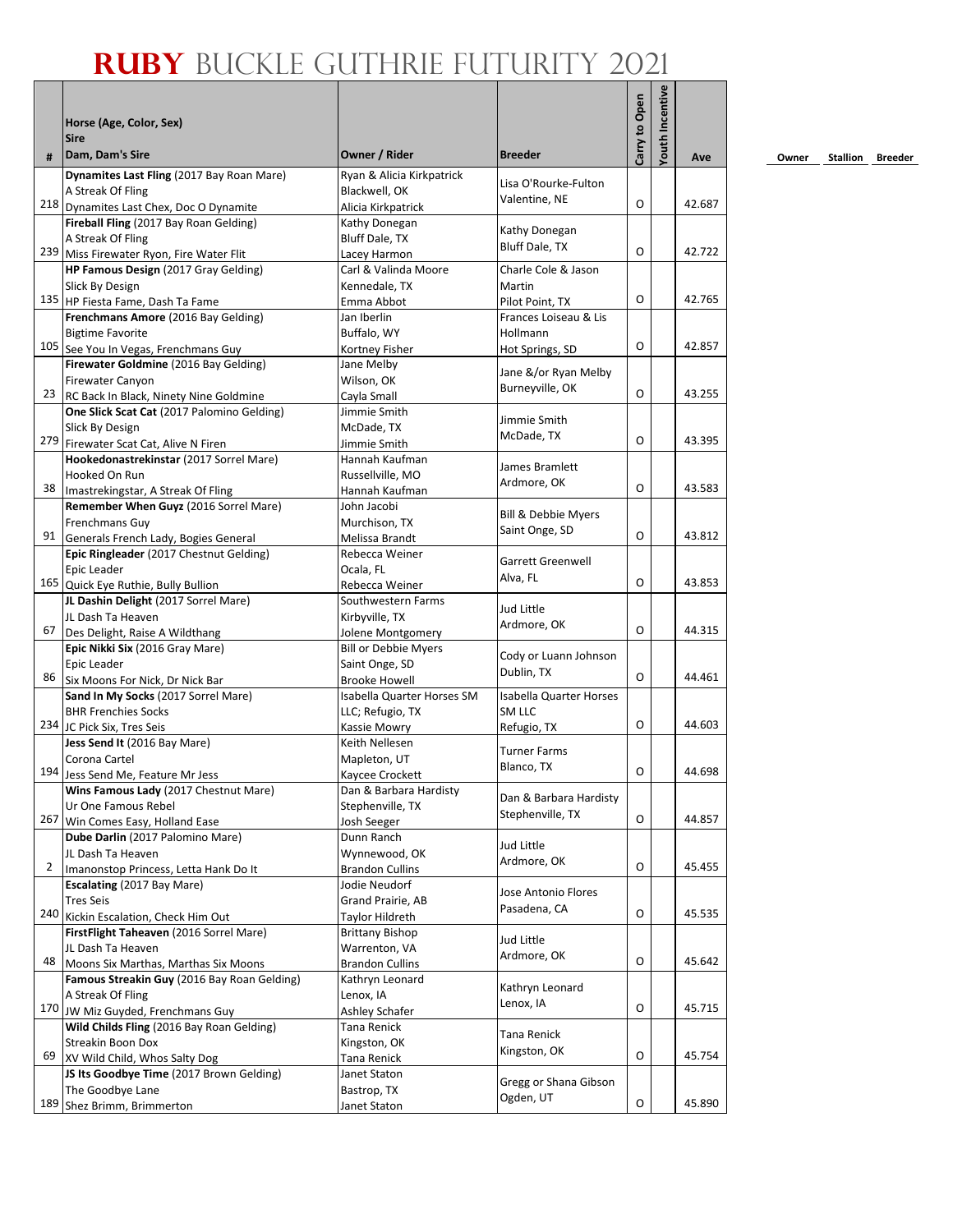| #  | Horse (Age, Color, Sex)<br><b>Sire</b><br>Dam, Dam's Sire        | Owner / Rider                  | <b>Breeder</b>                                 | Carry to Open | <b>/outh Incentive</b> |        |
|----|------------------------------------------------------------------|--------------------------------|------------------------------------------------|---------------|------------------------|--------|
|    |                                                                  |                                |                                                |               |                        | Ave    |
|    | Monsterr* (2017 Buckskin Stallion)                               | Danielle Stubstad              | Alan Woodbury                                  |               |                        |        |
|    | <b>Tres Seis</b><br>278 Rosas Cantina CC, Corona Cartel          | Ocala, FL<br>Jenna Dominick    | Dickinson, ND                                  | O             |                        | 45.959 |
|    | Rivons Mr America (2017 Sorrel Gelding)                          | Wilde Performance Horses,      |                                                |               |                        |        |
|    | <b>Tres Seis</b>                                                 | LLC ; Wentzville, MO           | Kissmyfairytale Inc                            |               |                        |        |
| 64 | Electric Fire Water, Flaming Fire Water                          | Emma Wildeisen                 | Azle, TX                                       | O             |                        | 46.093 |
|    | Makin Ya Shake It (2017 Sorrel Stallion)                         | Jolene Montgomery              |                                                |               |                        |        |
|    | Makin Ya Famous                                                  | Purdon, TX                     | Jeff & Leslie Makovy                           |               |                        |        |
|    | 198 Call Mea Alibi, Call Me Together                             | Jolene Montgomery              | Corsicana, TX                                  | O             |                        | 46.148 |
|    | Pressures Off Lena (2017 Sorrel Mare)                            | Danielle Stubstad              |                                                |               |                        |        |
|    | No Pressure On Me                                                | Ocala, FL                      | Danielle Stubstad                              |               |                        |        |
|    | 185 DSR Spirit Olena, Gay Bar Dynamo                             | Jenna Dominick                 | Ocala, FL                                      | O             |                        | 46.650 |
|    | Special Kinda Fame (2017 Gray Gelding)                           | Brent & Tammy Hickey           |                                                |               |                        |        |
|    | Ima Special Kindaguy                                             | Godley, TX                     | Bill & Debbie Myers                            |               |                        |        |
|    | 183 Disarray, Dash Ta Fame                                       | Tasha Welsh                    | Saint Onge, SD                                 | O             |                        | 46.818 |
|    | TJR Stinson Blue (2017 Gelding)                                  | <b>Bayleigh Choate</b>         |                                                |               |                        |        |
|    | <b>Eddie Stinson</b>                                             | <b>Bayleigh Choate</b>         | Twisted J Ranch                                |               |                        |        |
|    | 291 YO Threatninfrost, Pat Cowan                                 |                                |                                                | O             |                        | 47.013 |
|    | A Dash Of Mulberry (2017 Gray Mare)                              | Ken English                    | <b>Biar Quarter Horses</b>                     |               |                        |        |
|    | <b>Mulberry Fame</b>                                             | La Vernia, TX                  | Belgrade, MN                                   |               |                        |        |
|    | 125 Takin A Mac Bug, Takin On Shawne                             | Ken English                    |                                                | O             |                        | 47.068 |
|    | Silky Fling (2016 Sorrel Mare)                                   | Elaine Watt                    | Wellborn D &                                   |               |                        |        |
|    | A Streak Of Fling                                                | Claresholm, AB                 | Watt N & E                                     |               |                        |        |
|    | 297 A Touch Of Slink, Stoli                                      | Kipty Watt                     | Clresholm, AB                                  |               |                        | 47.667 |
|    | Blazin Hood Rat (2016 Sorrel Gelding)                            | Crystal Hettinger              | <b>Steel Gang Quarter</b>                      |               |                        |        |
|    | Blazin Jetolena                                                  | Jacksboro, TX                  | <b>Horses LLC</b>                              |               |                        | 47.717 |
|    | 92 KPS Pockets Of Fire, Fire Water Flit                          | Crystal Hettinger              | Newellton, LA                                  | O             |                        |        |
|    | Nowata Sign (2016 Bay Mare)                                      | Reanna O'Bar                   | Darling Farms                                  |               |                        |        |
|    | Freighttrain B                                                   | Fountain, CO                   | Lamont, OK                                     | O             |                        | 48.867 |
|    | 202 Saratoga Song, First Down Dash                               | Kelly Conrado<br>Tami Semas    |                                                |               |                        |        |
|    | Tom Streakin Brady (2017 Red Roan Stallion)<br>A Streak Of Fling | Brock, TX                      | <b>Steel Gang Quarter</b><br><b>Horses LLC</b> |               |                        |        |
|    | 288 Triple Your Pay, Dr Nick Bar                                 | Tami Semas                     | Newellton, LA                                  | O             |                        | 49.248 |
|    | Bet Captains (2017 Sorrel Mare)                                  | Lee Jack Tippen                |                                                |               |                        |        |
|    | Bet Hesa Cat                                                     | Boyd, TX                       | Lee Jack Tippen                                |               |                        |        |
| 65 | Letithappen Captains, Smokin Trona                               | Jesse Clare Bland              | Boyd, TX                                       | O             |                        | 49.267 |
|    | Extra Epic (2017 Gray Gelding)                                   | Jessica Lewis                  |                                                |               |                        |        |
|    | Epic Leader                                                      | Dublin, TX                     | Kassie Mowry                                   |               |                        |        |
| 8  | A Lil Bit of Heaven, JL Dash Ta Heaven                           | Kassie Mowry                   | Dublin, TX                                     | O             |                        | 49.844 |
|    | Train To Catch (2017 Sorrel Mare)                                | <b>Tim Menzel</b>              |                                                |               |                        |        |
|    | Freighttrain B                                                   | Sun Prairie, WI                | Jam Sills                                      |               |                        |        |
|    | 126 Catchin Fire, Chiks A Blazin                                 | Kaitlin Menzel                 | Cedar Hills, TX                                | O             |                        | 49.882 |
|    | Handle The Pressure (2017 Sorrel Mare)                           | Brooke Hollenbaugh             | Camron Fambro                                  |               |                        |        |
|    | No Pressure On Me                                                | Hamilton, OH                   | Stephenville, TX                               |               |                        |        |
|    | 176 Vaqueros Aztec, Drifts Vaquero                               | John Ressler                   |                                                | O             |                        | 49.959 |
|    | KP Fling A Guy (2016 Bay Gelding)                                | Russell & Cassie Green         | Keri Paulson                                   |               |                        |        |
|    | A Streak Of Fling                                                | Amarillo, TX                   | Fairfax, SD                                    |               |                        |        |
|    | 225 Frenchmans Cadeaulac, Frenchmans Guy                         | Cassie Green                   |                                                | O             |                        | 50.079 |
|    | Separatefromothers (2016 Sorrel Gelding)                         | Keith Nellesen                 | McColee Land &                                 |               |                        |        |
|    | Corona Cartel                                                    | Mapleton, UT                   | Livestock                                      |               |                        |        |
|    | 238 Seperate Fire, Walk Thru Fire                                | Kaycee Crockett                | Mapleton, UT                                   | O             |                        | 50.514 |
|    | Bar B Fame N Whiskey (2016 Sorrel Gelding)                       | Linda Jett Mosley              | Don or Beverly Burdette                        |               |                        |        |
|    | Frenchmans Guy                                                   | Vidalia, GA                    | Lufkin, TX                                     | O             |                        | 51.399 |
|    | 235 Miss Mitos Whiskey, Dash Ta Fame                             | Tricia Aldridge                |                                                |               |                        |        |
|    | Lovin Vegas (2017 Buckskin Gelding)                              | Ben Shelton                    | <b>Ronny Bumpus</b>                            |               |                        |        |
|    | French Streaktovegas<br>237 Pals Easy Lovin, Pal O Mine Peppy    | Macclesfield, NC               | Lampasas, TX                                   | O             |                        | 51.897 |
|    | Mucho Suave (2016 Buckskin Gelding)                              | Jordan Harrell<br>Maesa Kummer |                                                |               |                        |        |
|    | A Smooth Guy                                                     | Briggsdale, CO                 | Maesa Kummer                                   |               |                        |        |
|    | 122 Fergies Fling, A Streak Of Fling                             | Maesa Kummer                   | Briggsdale, CO                                 | O             |                        | 53.986 |
|    |                                                                  |                                |                                                |               |                        |        |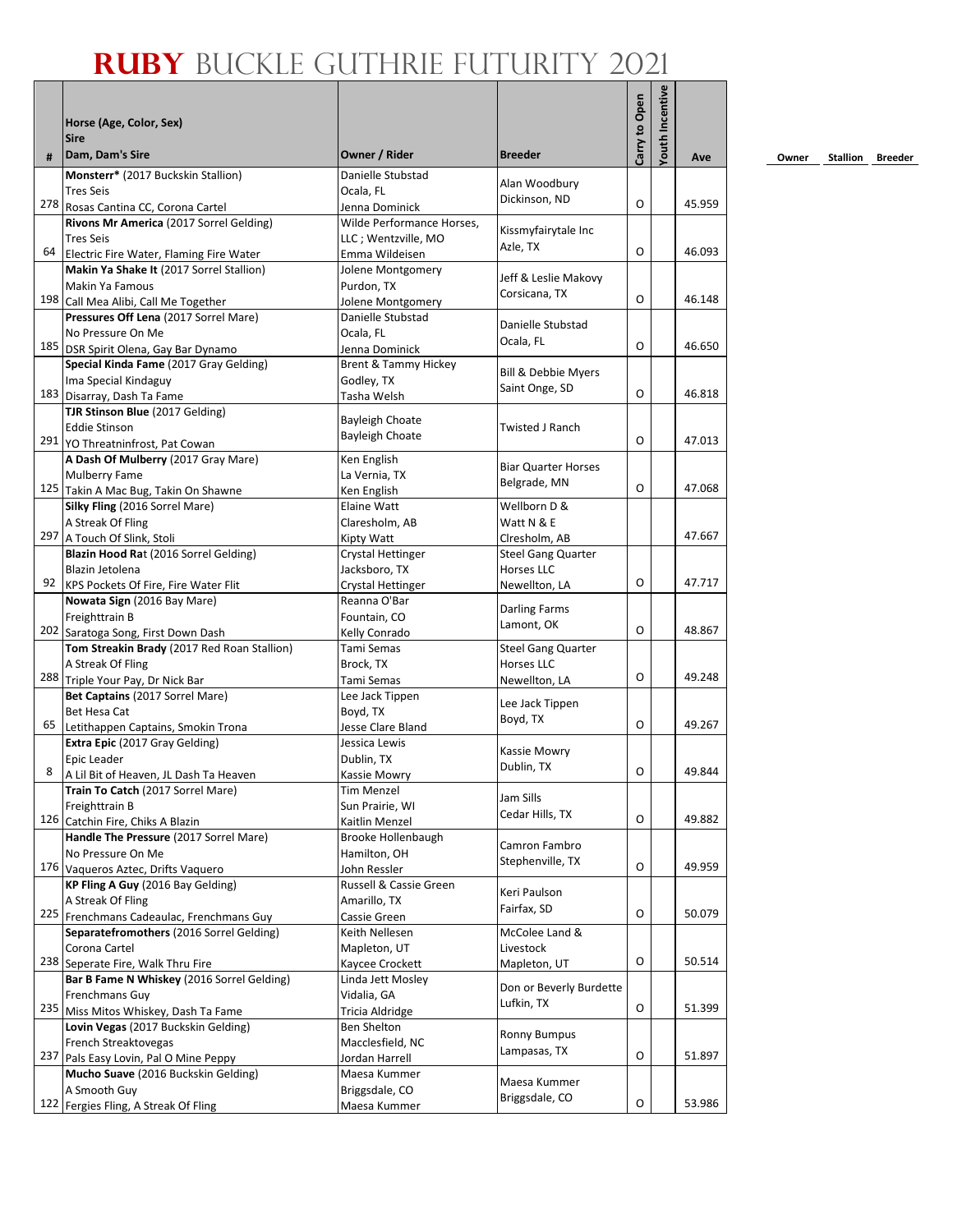|    | Horse (Age, Color, Sex)                                                       |                                        |                               | Carry to Open | <b>/outh Incentive</b> |         |
|----|-------------------------------------------------------------------------------|----------------------------------------|-------------------------------|---------------|------------------------|---------|
|    | <b>Sire</b>                                                                   | Owner / Rider                          | <b>Breeder</b>                |               |                        |         |
| #  | Dam, Dam's Sire<br>Onceinalifetime (2016 Chestnut Mare)                       | Michelle McMurray                      |                               |               |                        | Ave     |
|    | JL Dash Ta Heaven                                                             | Willowbrook. IL                        | Jud Little                    |               |                        |         |
| 25 | Scratchy Nick Bar, Dr Nick Bar                                                | Karen Manning                          | Ardmore, OK                   | O             |                        | 54.271  |
|    | Datsa Lil Shaker (2016 Gray Mare)                                             | JR & Lauren Magdeburg                  |                               |               |                        |         |
|    | Dats A Frenchman                                                              | Roland, OK                             | Wayne &/or Kim Smith          |               |                        |         |
|    | 151 Joans Royal Jet, Royal Shake Em                                           | AriAnna Flynn                          | Touchet, WA                   | O             |                        | 56.887  |
|    | VF Backed N A Corner (2017 Sorrel Stallion)                                   | Dave & Lori Zabel                      | <b>Victory Farms</b>          |               |                        |         |
|    | Born Ta Be Famous                                                             | Horace, ND                             | Ada, OK                       |               |                        |         |
|    | 112 Curiocity Corners, Silver Lucky Buck                                      | Jolene Montgomery                      |                               | O             |                        | 62.423  |
|    | NNN Famous Firewater (2017 Buckskin Mare)                                     | Jeanette Nelson                        | Thomas & Emily Staley         |               |                        |         |
|    | <b>NNN Firewater Alive</b>                                                    | Milledgeville, GA                      | Decatur, TX                   |               |                        |         |
| 1  | Famously Frosted, Bug In My Frosty                                            | Ali Kate Kelleher                      |                               | O             |                        | 999.000 |
|    | General Vodka (2017 Bay Gelding)                                              | Chelly Zerlotti                        | Fontenot Donovan              |               |                        |         |
| 6  | Triple Vodka                                                                  | Pleasanton, TX                         | Ville Platte, LA              | O             |                        | 999.000 |
|    | Colonels Chita, Right This Minnick<br>The Red Sonador (2016 Chestnut Gelding) | Joao Leao<br>Jan Boultinghouse & Kenna |                               |               |                        |         |
|    | The Red Dasher                                                                | Squires Fredonia, TX                   | Megan Lewis                   |               |                        |         |
| 10 | RBS Dream, Canth                                                              | Kenna Squires                          | Filer, ID                     | O             |                        | 999.000 |
|    | Smooth N Fuzzy (2016 Sorrel Mare)                                             | McColee Land & Livestock               |                               |               |                        |         |
|    | A Smooth Guy                                                                  | Mapleton, UT                           | Bill & Debbie Myers           |               |                        |         |
| 19 | FC Peachfuzz Ta Fame, Dash Ta Fame                                            | Tami Semas                             | Saint Onge, SD                | O             |                        | 999.000 |
|    | NNN Firewater Dash (2016 Sorrel Gelding)                                      | Jeanette Nelson                        |                               |               |                        |         |
|    | <b>NNN Firewater Alive</b>                                                    | Milledgeville, GA                      | Mike Plott Estate             |               |                        |         |
| 44 | Cant Catch Cleat, Dashing Cleat                                               | Ali Kate Kelleher                      | Waverly, AL                   | O             |                        | 999.000 |
|    | A Splash Of Nick (2017 Sorrel Gelding)                                        | <b>Edwin Cameron</b>                   | Christy Davidson              |               |                        |         |
|    | As Good As Nick Gets                                                          | Krum, TX                               | Ozona, TX                     |               |                        |         |
| 49 | Frenchmans Diggity, Frenchmans Guy                                            | Kassie Mowry                           |                               | O             |                        | 999.000 |
|    | Sheza Free Runner (2016 Sorrel Mare)                                          | Chelly Zerlotti                        | <b>Brittany Pozzi Tonozzi</b> |               |                        |         |
|    | Be A Magnolia Runner                                                          | Pleasanton, TX                         | Lampasas, TX                  |               |                        |         |
| 52 | Shes Free To Flame, Flaming Fire Water                                        | Joao Leao                              |                               |               |                        | 999.000 |
|    | VF Queen Stinson (2016 Bay Mare)                                              | Chelsea Juarez                         | <b>Victory Farms</b>          |               |                        |         |
| 71 | <b>Eddie Stinson</b><br>Bloomingdales, First Down Dash                        | Belgrade, MT<br>Lindsay Schulz         | Ada, OK                       | O             |                        | 999.000 |
|    | CM The Goodbye Girl (2016 Brown Mare)                                         | Teri George                            |                               |               |                        |         |
|    | The Goodbye Lane                                                              | Dripping Springs, TX                   | Cole & Marcie Wilson          |               |                        |         |
| 72 | TS Famous Prospect, Coronas Prospect                                          | Teri George                            | Spanish Fork, UT              | O             |                        | 999.000 |
|    | Mr Wright Now (2016 Sorrel Gelding)                                           | Jeff Varner                            |                               |               |                        |         |
|    | Shawne Bug Leo                                                                | Sedalia, CO                            | Zoe Marcel Braman             |               |                        |         |
| 81 | Catcherfame, Dash Ta Fame                                                     | Jeff Varner                            | Refugio, TX                   | O             |                        | 999.000 |
|    | Seiss Wild (2017 Bay Mare)                                                    | Lee & Hallie Hanssen                   | Kathleen Spicer               |               |                        |         |
|    | <b>Tres Seis</b>                                                              | Hermosa, SD                            | Napa, CA                      |               |                        |         |
| 90 | Druey Six, Paddys Irish Whiskey                                               | Hallie Hanssen                         |                               | O             |                        | 999.000 |
|    | Pritzi By Design (2016 Bay Mare)                                              | Starlyn McCauley                       | Megan/Bill/Susie Lewis        |               |                        |         |
| 94 | Slick By Design                                                               | Silver City, NM                        | Filer, ID                     | O             |                        | 999.000 |
|    | Frenchmans Pritzi, Frenchmans Guy<br>Streakin Dynamo (2016 Sorrel Stallion)   | Starlyn McCauley                       |                               |               |                        |         |
|    | Dashin Dynamo                                                                 | Beth Peterson<br>Texarkana, TX         | <b>Beth Peterson</b>          |               |                        |         |
| 97 | Streakin Sweetie, Streakin La Jolla                                           | Jennifer Burgess                       | Texarkana, TX                 | O             |                        | 999.000 |
|    | SCR Streakin Wimpy (2016 Sorrel Gelding)                                      | <b>Billie Jo Treeby</b>                |                               |               |                        |         |
|    | A Streak Of Fling                                                             | Hecla, SD                              | Ingram Quarter Horses         |               |                        |         |
|    | 111 Thischicsalilwimpy, Wimpys Little Step                                    | Sara Cheeney                           | Scottsdale, AZ                | O             |                        | 999.000 |
|    | Nacho Traffic Guy (2017 Buckskin Gelding)                                     | Tracy & Dusti Swan                     |                               |               |                        |         |
|    | <b>Traffic Guy</b>                                                            | Hubbard, TX                            | Tracy & Dusti Swan            |               |                        |         |
|    | 133 Thunder Hawk Cash, Nite Hawk Lena                                         | Dusti Swan                             | Hubbard, TX                   | O             |                        | 999.000 |
|    | Mannys French Lady (2017 Buckskin Mare)                                       | Kristy Maxwell                         | Mat Ashworth                  |               |                        |         |
|    | Guys Eye Paint                                                                | Weatherford, TX                        | Kaysville, UT                 |               |                        |         |
|    | 134 Mannys Angele, PC Redwood Manny                                           | Kristy Maxwell                         |                               | O             |                        | 999.000 |
|    | Epic Calendar Girl (2017 Gray Mare)                                           | Erin Zoucher/Triple B                  | Kassie Mowry                  |               |                        |         |
|    | Epic Leader                                                                   | Sutton, NE                             | Dublin, TX                    | O             |                        |         |
|    | 139 Tool Calendar Girl, Jody O Toole                                          | Hallie Hanssen                         |                               |               |                        | 999.000 |